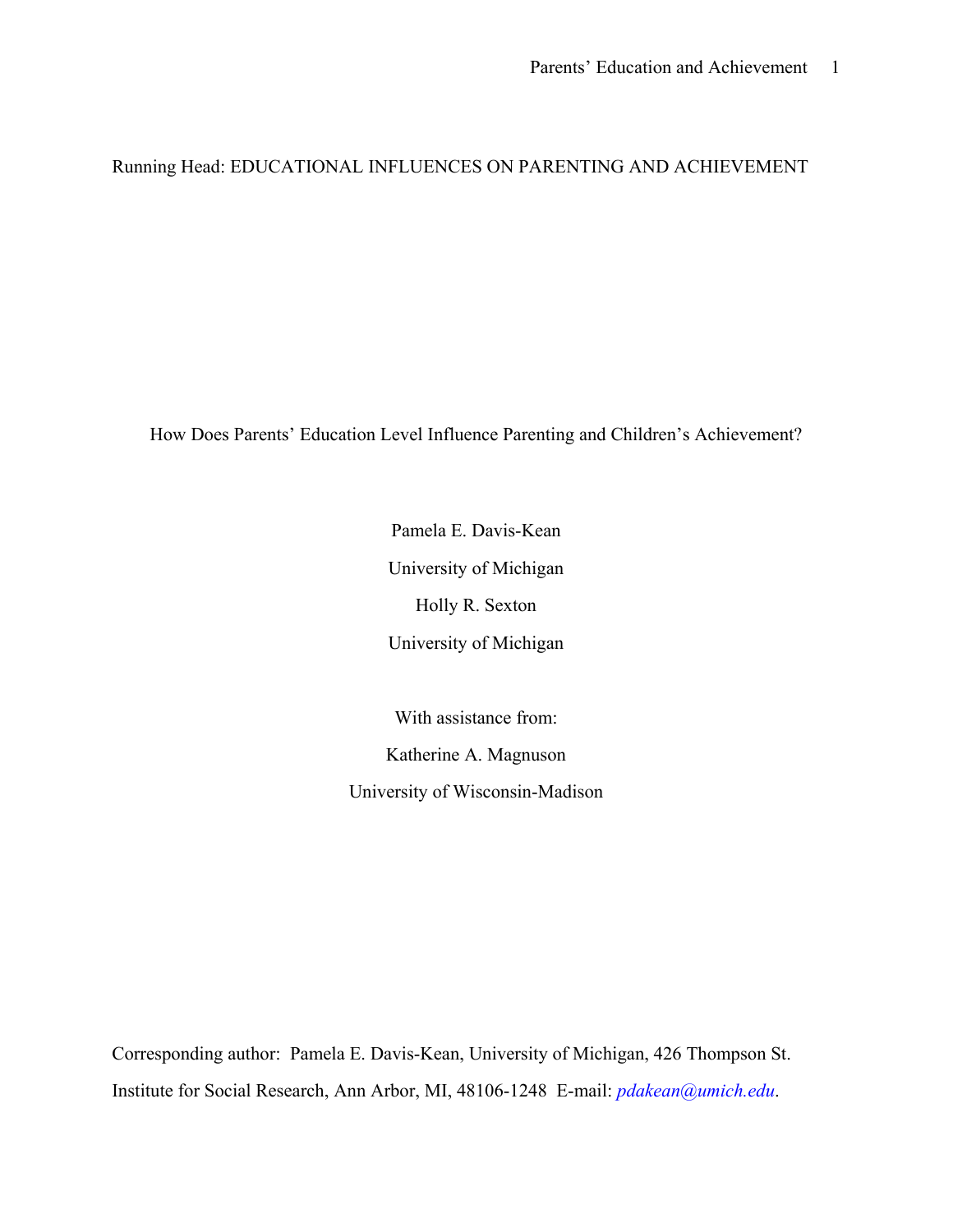## ABSTRACT

*Objective.* This study examined the process of how distal factors such as parent's education and income can influence the change in child achievement through the beliefs and behaviors of parents. *Design.* Data from a national, longitudinal study of children, the 1997 and 2002 Child Development Supplement of the Panel Study of Income Dynamics, was used for this study (Hofferth, Davis-Kean, Davis, & Finkelstein, 1999). The participants are 1,534 8-19 year olds, divided approximately equally across gender (752 females, 782 males). This sample was 54% non-Hispanic European American and 46% African American. In both years, PSID families completed an extensive battery of interviews and questionnaires regarding up to two randomly chosen children from their family. *Results.* Using a structural equation model, it was found that socioeconomic variables do influence parenting beliefs and behaviors and that these parenting variables influence subsequent change in child's achievement. However, these influences vary by race. *Conclusion.* It is important to understand the processes that influence children's achievement across time. These processes are influenced by both economic and human capital and this influence differs by race. Understanding these influences is an important step in designing programs that can specifically help families promote achievement in the home.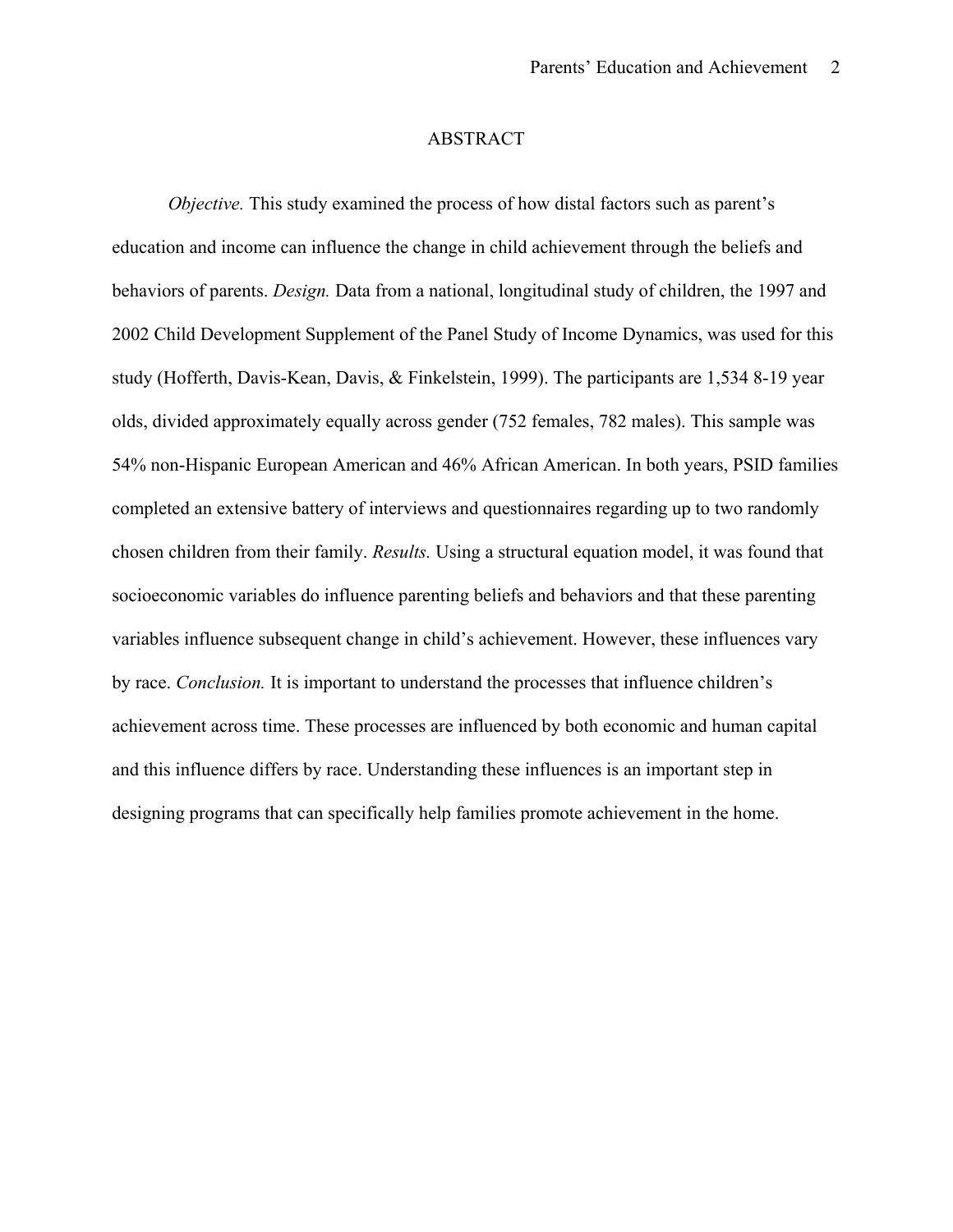How Does Parents' Education Level Influence Parenting and Children's Achievement?

The literature on achievement has consistently shown that parent education is an important SES factor in predicting children's achievement (Klebanov, Brooks-Gunn, & Duncan, 1994; Haveman & Wolfe, 1995; Smith, Brooks-Gunn, & Klebanov, 1997). The mechanisms, however, for understanding this influence have not been well studied. Successful families pass on optimal values, beliefs, and behaviors regarding the importance of education, work, relationships, and good mental health to their children. How parents provide these socialization experiences is dependent on a variety of proximal factors including such characteristics as their own personality, their beliefs regarding appropriate child rearing strategies, and the parenting behaviors that are manifested toward their children. These factors are also influenced by more distal socio-economic characteristics (SES) such as the parents' own education, occupation, and income, as well as contextual factors, such as the characteristics of the neighborhood in which the family lives, children's schools, and children's after-school activities. Given these factors, how do parents create optimal environments for children's development and learning and how do these environments differ by SES and other parental characteristics (e.g., performance beliefs) as well as by gender and race? This paper will examine how parents' educational attainment influences both the physical and social home environment of their children and how this environment may predict to changes in children's achievement across time. Also, prior research suggests that this educational influence may differ by race and gender (Davis-Kean, 2005). Thus, we will test for group differences in these pathways for predicting change in achievement. Understanding these pathways can lead to educational interventions that can target both family resources and interfamily resources, such as making sure reading material is available to the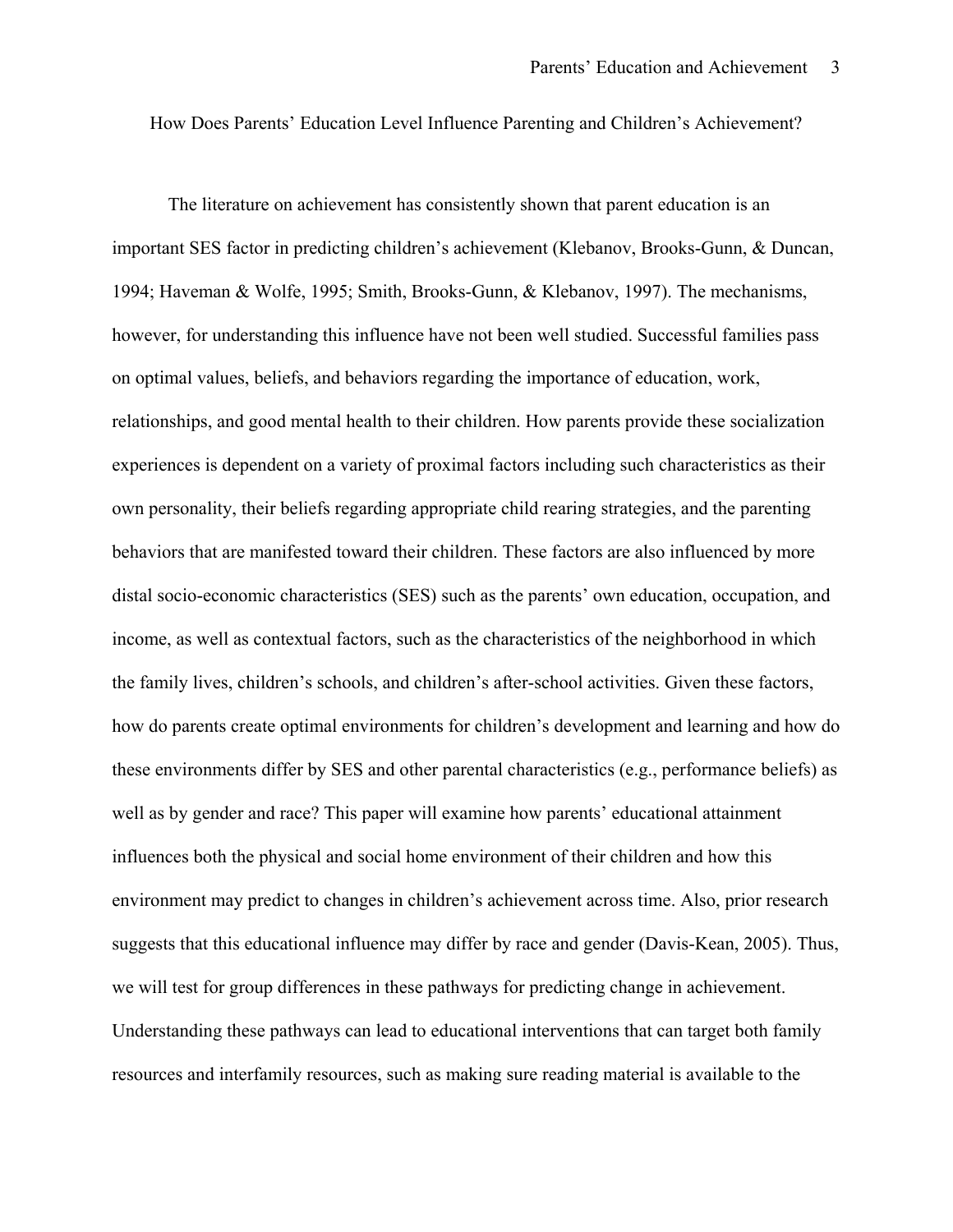home, working with parents on how to create stimulating reading and math environments, increasing the efficacy parents feel they have in influencing their children's educational outcomes, and reducing barriers between the home and school environments.

## *The Influence of Parents' Education on Parenting*

The majority of the literature on parents' education pertains to its positive, direct influence on achievement (Corwyn & Bradley, 2004; Jimerson et al., 1999; Linver et al., 2002; Yeung et al., 2002). For example, in their recent review of SES research, Hoff and colleagues (2002) found that most studies have examined only the effects of parent education on children's outcomes, without exploring how education affects parenting behaviors and children's experiences in and out of the home. Only recently has research begun to examine the multiple pathways by which parent education may influence both parenting and child outcomes (see work by Corwyn and Bradley, 2003; Davis-Kean, 2005). The previous research, however, does provide us with some possible pathways to consider when examining the influence of parent's education.

Compared to parents with lower levels of education, for example, more highly educated parents are more likely to explicitly define higher levels of education as desirable, encourage their children to do well in school, and have higher expectations for their children's academic achievement (Alexander, Entwisle, & Bedinger, 1994; Cohen, 1989; Dauber, Alexander, Entwisle, 1996; Davis- Kean & Schnabel, 2002; Grolnick & Slowiaczek, 1994; Lee & Croninger, 1994). Parents with higher levels of educational attainment have teaching styles that promote children's development (Bee et al., 1969; Harris, Terrel, & Allen, 1999; Laosa, 1980), engage their children in higher quality verbal interactions, (Hoff, 2003; Richman, Miller  $\&$ Levine, 1992; Uribe, Levine & Levine, 1993), provide cognitively stimulating learning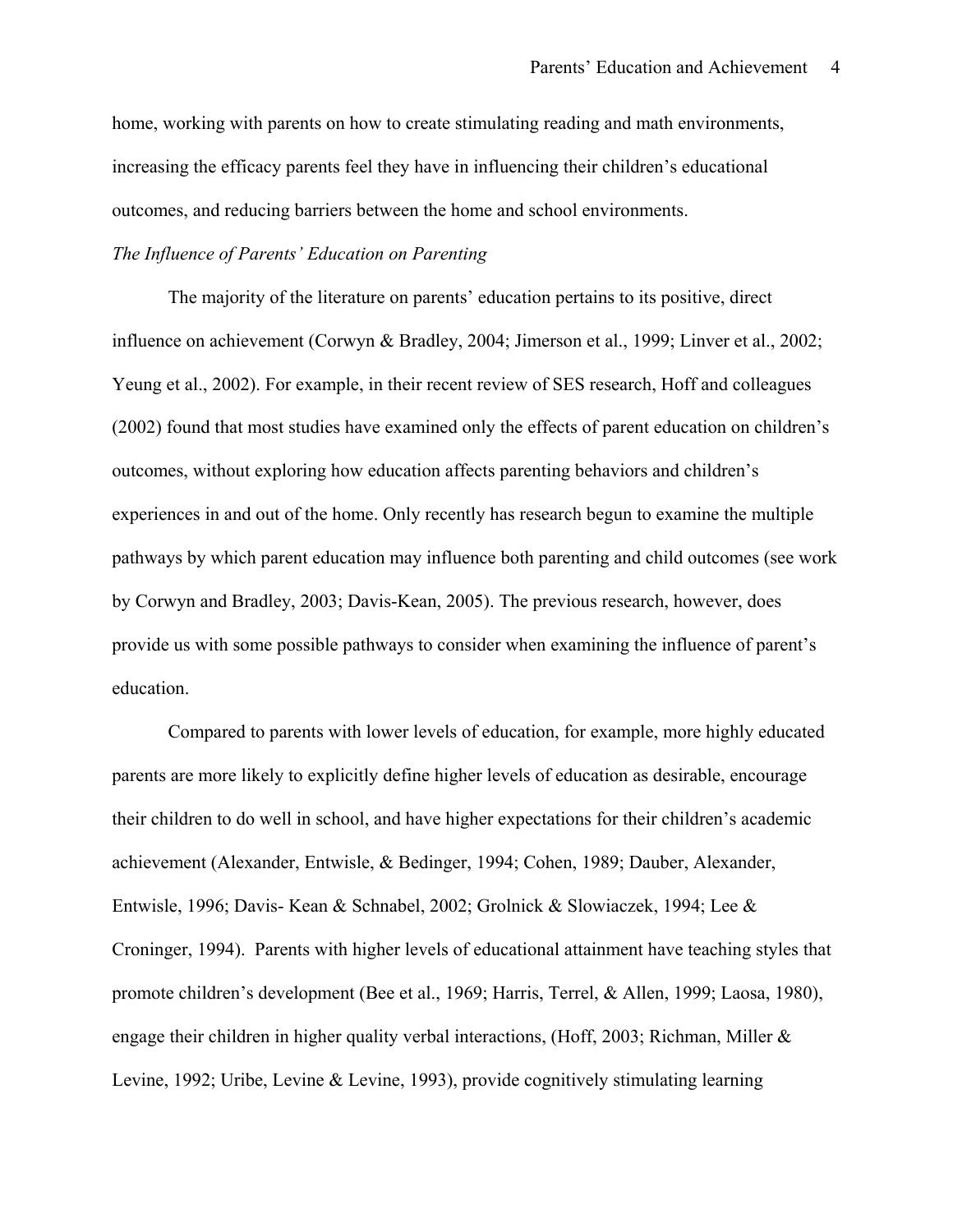environment and literacy activities in the home (Davis-Kean & Schnabel, 2001; Kohl, Legua, & McMahan, 2000; Linver et al., 2002), and are more comfortable and involved with their children's education, teachers, and educational institutions (Brody & Flor, 1998; Stevenson & Baker, 1987). Finally, higher levels of parents' education are associated with higher levels of warmth in parent-child interactions (Klebanov, Brooks-Gunn, & Duncan, 1994; Bradley, et al., 1989), and lower levels of hostility in parent-child interactions (Fox, Platz, & Bentley, 1995).

# *Theoretical Model of Educational Influence*

As discussed earlier, even though there is some research that begins to address the issue of the influence of parent's education, the studies have generally only looked at one or two aspects of parenting or child outcomes. Consequently, we know very little about the relative importance of its effects on various parental education beliefs or parenting behaviors. In addition, this research is often cross-sectional rather than longitudinal, and this hinders an understanding of whether effects on differing parenting practices increase or decrease in relative importance as children develop, as well as accumulate and interact in children's lives. For example, it may be that education promotes children's academic success because more highly educated parents are more likely to use better teaching strategies with preschool age children, and be involved with their child's formal schooling at later ages. Finally, by conducting research without embedding it in a more holistic theoretical framework, research has left critical aspects of the mediating process unexamined. Thus, in order to understand how parent's education might be influencing parental beliefs and behaviors and subsequent child outcomes, a model was constructed that used elements of both family and socialization processes to help understand the complicated nature of parental influence on the individual child (see Figure 1). Using this model as a guide, we test two hypotheses: (1) that change in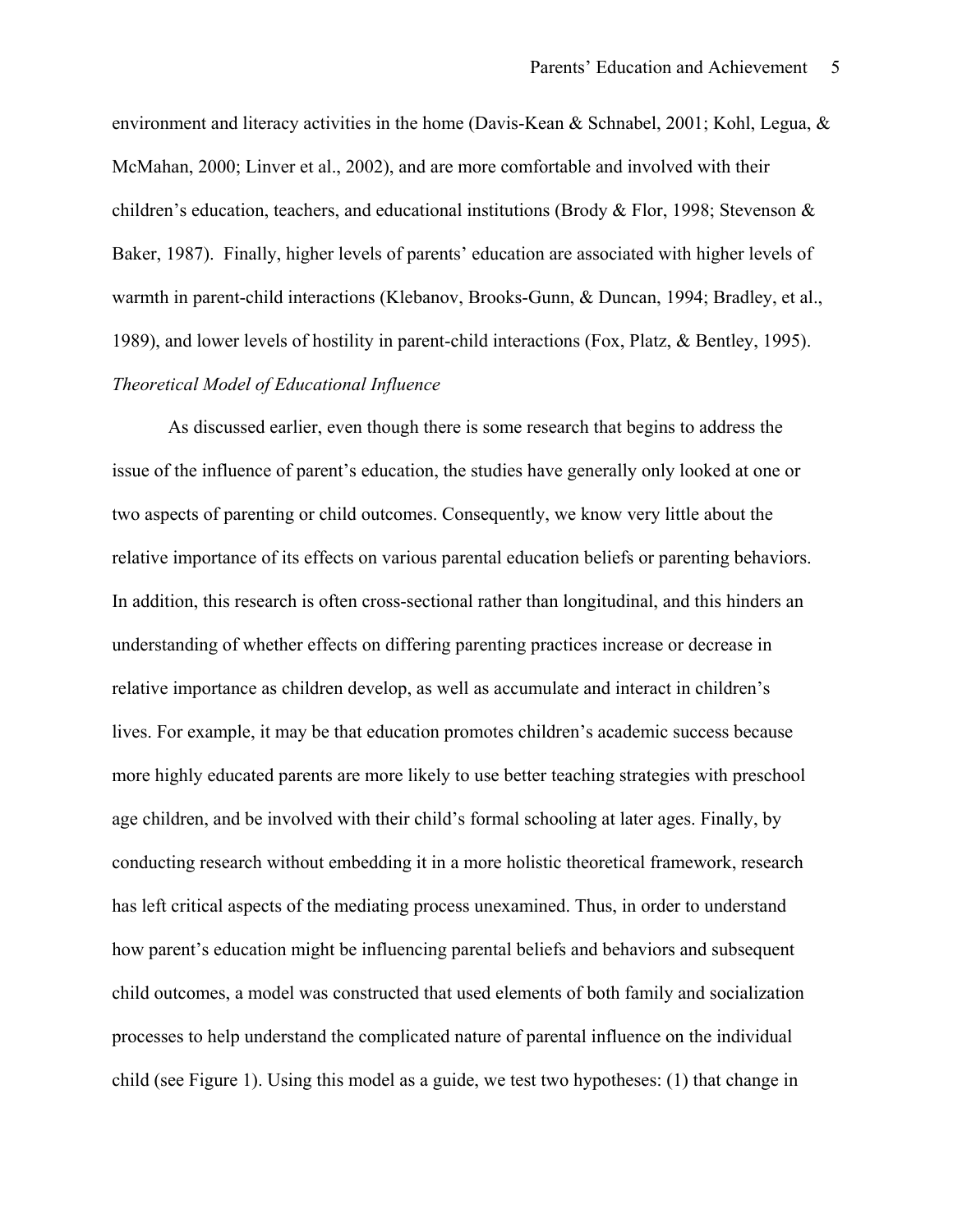children's achievement is influenced by parenting beliefs and behaviors that are formed by the parent's educational attainment and (2) that race and gender may moderate this influence.

## **METHODS**

### *Participants*

Data from a national, longitudinal study of children, the 1997 and 2002 Child Development Supplements of the Panel Study of Income Dynamics (PSID-CDS) were used for this study (Hofferth, Davis-Kean, Davis, & Finkelstein, 1999). In 1997, all PSID families who had children between birth and 12 years of age were recruited to participate in the Child Development Supplement. When there were more than two children in the home that met the eligibility requirement, a random selection process was performed to select those children who would be included in the study. The 1997 supplement contained an extensive battery of interviews, assessments, and home observations. During this wave (1997) of data collection, information was obtained for 3,563 children in 2,394 families. In 2002, the same families were contacted and asked to complete a similar series of interviews and assessments. Of the original CDS sample, 2,907 children from 2,006 families completed the study.

 The sample, for this study, consists of 1,534 8-19 year olds (in grades three through twelve at the time of the 2002 assessment),  $M = 13.66$  (*SD* = 2.81), divided approximately equally across gender (752 females, 782 males). This sample was 54% non-Hispanic European American and 46% African American. Due to the small percentage of other ethnic or racial groups in this study ( $n = 211$ ), only European American ( $n = 834$ ) and African American ( $n =$ 700) families were examined.

#### *Procedures and Measures*

In both 1997 and 2002, the primary caregivers of the children in the sample answered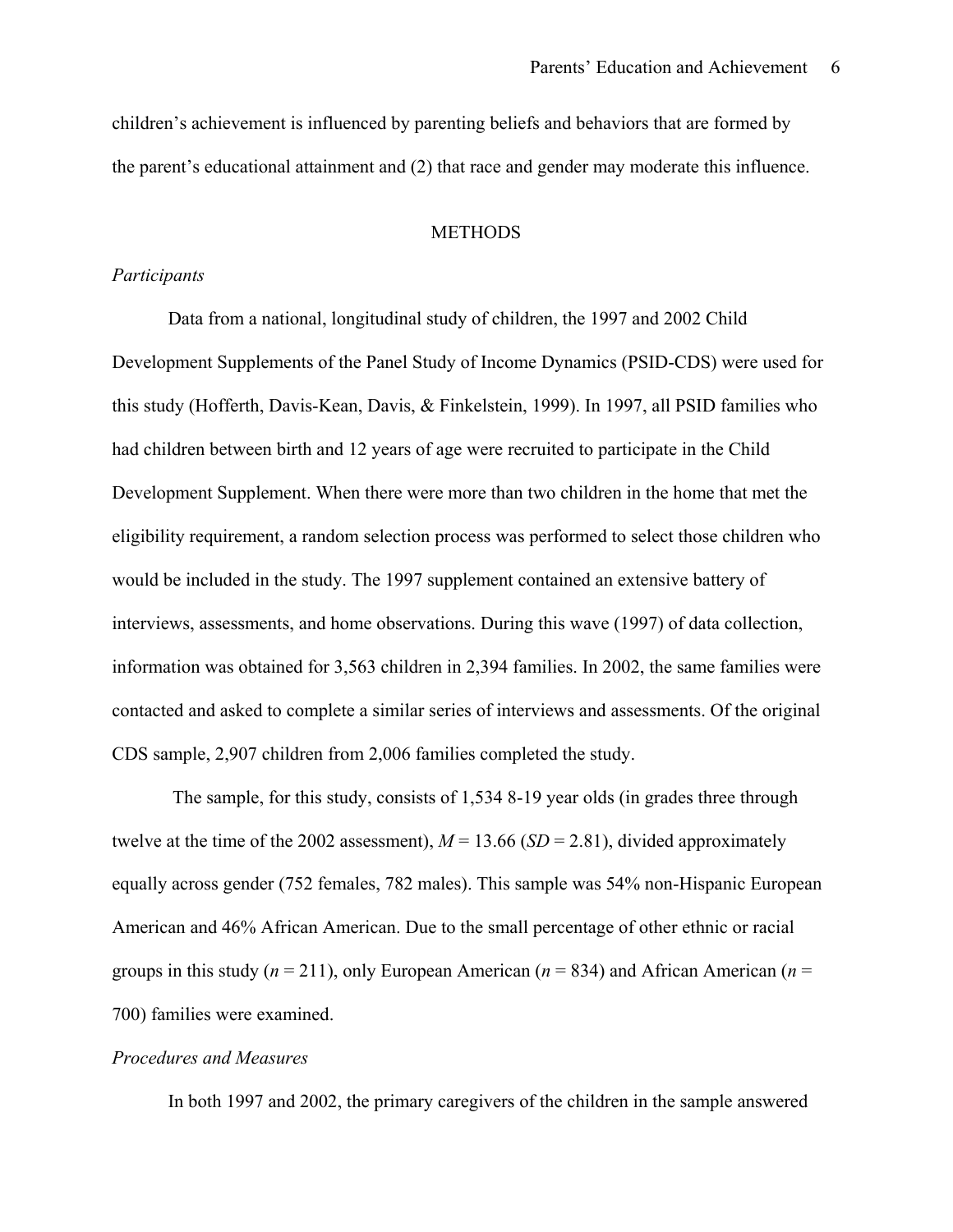questions regarding their children's health, behavior, home environment, childcare arrangements, schooling, and food security. This survey (*Primary Caregiver Interview*) had approximately the same response rate in 1997 and 2002 (88% and 89%, respectively) and was administered either in the home or through a telephone interview. Participants were given a small monetary gift for their participation in the project. During the home interview visit, children age 3-18 were administered between 2 and 4 subscales of the Woodcock-Johnson Achievement test (Letter-Word, Passage Comprehension, Calculations, and Applied Problems) and also received a small gift for their participation. Interviewer observations of the home environment were also collected. The response rate (*Child Interview Survey*) was approximately 81% for both waves of data collection. However, in 2002, the response rate on the child assessments increased from 81% to 91%. That is, there is more assessment data available in 2002 than in 1997.

*Parent and Family Characteristics.* For this study, five indicators were used to characterize family socioeconomic status and structure: parent education, parent income, family size, family type, and sibling status. The PSID-CDS II provides information on the education of the head of the household (either male or female but generally male) and the spouse or cohabitor in the household if one is present. The education of the spouse or cohabitor is only available when there are two adult individuals in the household. Thus, there is no spouse or cohabitor data when a single mother or father heads the household and does not specify another adult as cohabitor. In order to get the most accurate picture of the education that is available in the household, we used the highest education in the household as our indicator of family education. This decision allowed us to use data on education for almost all family structures, thus reducing missing data. This construct was highly related to the head of household education  $(r = .89)$ . The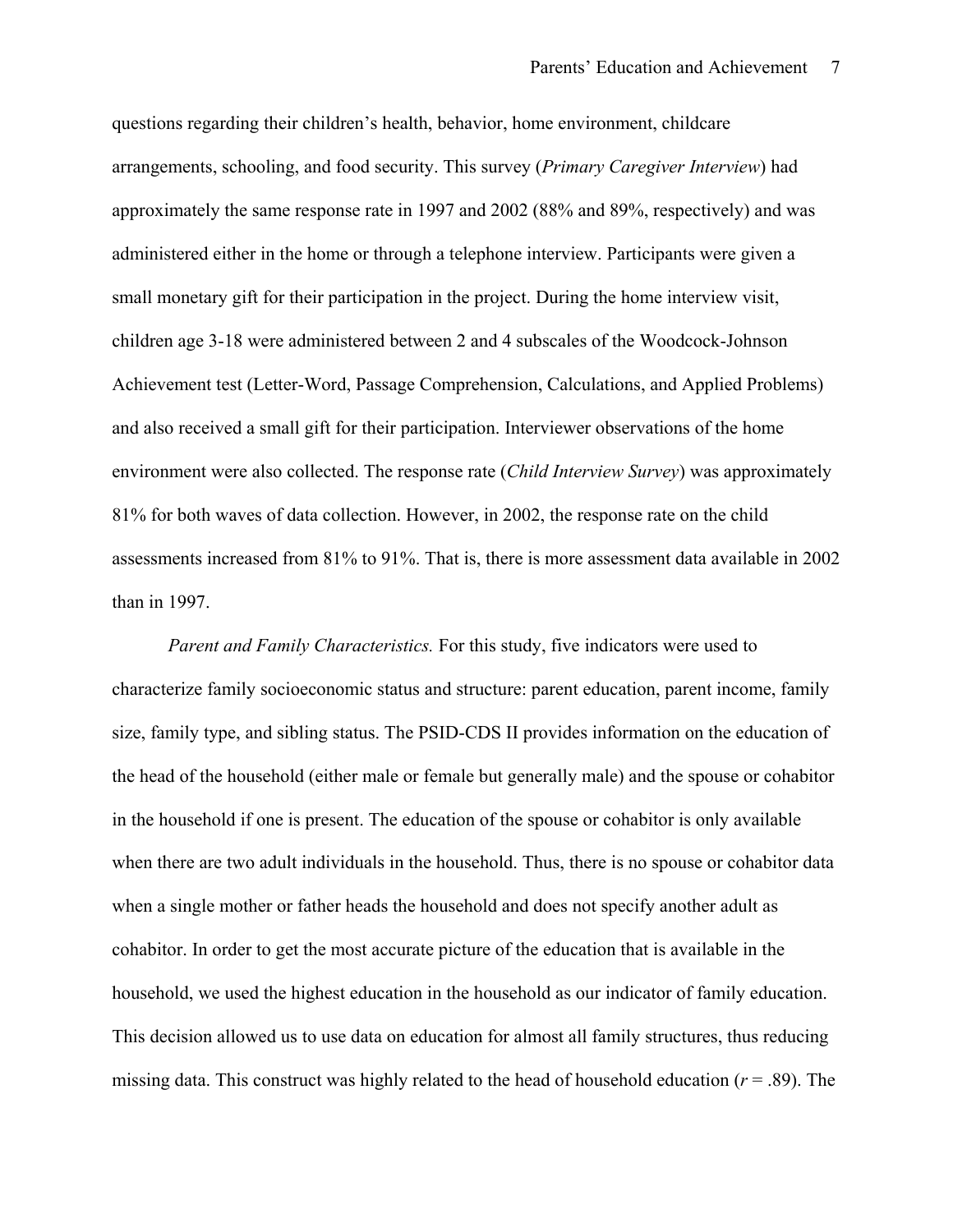mean for highest education in the household was approximately 13.61, slightly more than a high school education.

The family income for this sample was based on an average of the income reported in the core PSID interview for the years 1997, 1999, and 2001 (because of the wording of the PSID income items, these reports reflect the prior year's income – e.g., 1996 for 1997). This average was used to provide a more specific idea of the income resources available to the household in the years leading up to the time of the assessment in 2002. The mean for family income was \$59,848; the median was \$45,811. Family size is a continuous variable ranging from 2 to 11 individuals (*M* = 4.21; *Median*, 4.00). Family type refers to the marital status of the head of household. In 2001, the PSID generated a marital status that allowed for both married and permanently cohabiting couples to be identified as "married". The family type variable is a dichotomous variable identifying those families in which the head of household is either married or cohabiting  $(M = 0.67, SD = 0.47)$ . Additionally, a sibling indicator was used to identify which families had more than one child participating in the CDS interview. This sibling indicator is a dichotomous variable and is included in all analyses to control for potential interdependence among family members.

Finally, a measure of the primary caregiver's literacy was assessed using the Woodcock-Johnson Passage Comprehension Test (Woodcock & Johnson, 1989, 1990). The raw scores for this measure ranged between 9 and 43 with a mean of 31.09 (*SD* = 5.47). This measurement was given during the 1997 wave of the PSID-CDS.

*Child Demographic Characteristic Measures.* Three variables were used to represent the child's demographic characteristics: age, gender, and ethnic background. Age was measured in terms of months from birth to the time of the primary caregiver interview in 2002. It ranged from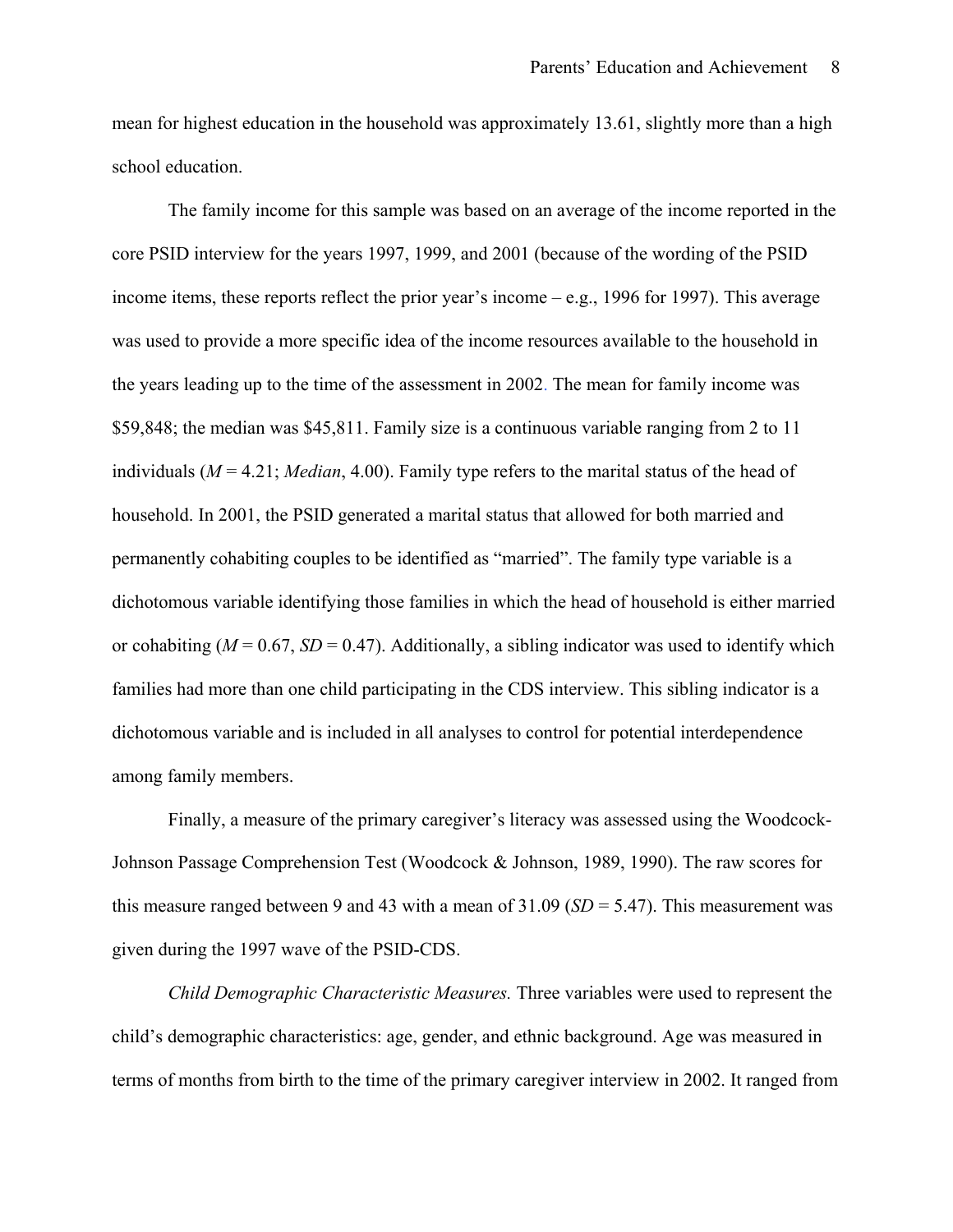102 months to 230 months. For gender, *males* were given a code of "0" and *females* a code of  $(4)$  "

*Parents' Educational Expectations.* Parents' expectation for achievement was measured with an ordinal variable that asked the parent "How much schooling do you expect that (Child) will complete?" The choices ranged from eleventh grade or less (*education* = 1) to M.D, Law, Ph.D., or other doctoral degree (*education* = 8). The mean for the sample was 4.99 (*SD* = 1.84) indicating that, on average, the parents expected their children to graduate from a 2-year college. Approximately half the sample (47.4 %) expected that their child would graduate from a 4-year college.

*Parent Behavior Measures.* Latent variables were created for three aspects of the home environment: reading resources, parent-child play behavior, and parental warmth. Both reading and warmth have been examined in prior studies on the home environment; however, the type of play stimulation that the parent provides for the child is a new home behavior scale that typically has not been used to examine parental behavior. It was used as an additional variable that taps the cognitive stimulation in the home that a parent provides but is different from other cognitive stimulation scales by incorporating parental participation with the child in the measure.

The reading scale was comprised of four items reported by the primary caregivers on: the number of visits the child has made to the library in the last 12 months ( $1 =$  never;  $5 =$  more than once a month), how many books the child has  $(1 = none; 5 = 20$  or more), the number of magazines the family regularly receives (range  $= 0 - 50$ ,  $M = 2.84$ ,  $SD = 3.36$ ), and whether the family receives a daily newspaper  $(1 = yes, 0 = no)$ . Other items were examined to see if they could be additional indicators for reading or cognitive stimulation but items related to the parent reading to the child or time doing homework were negatively related to the other indicators and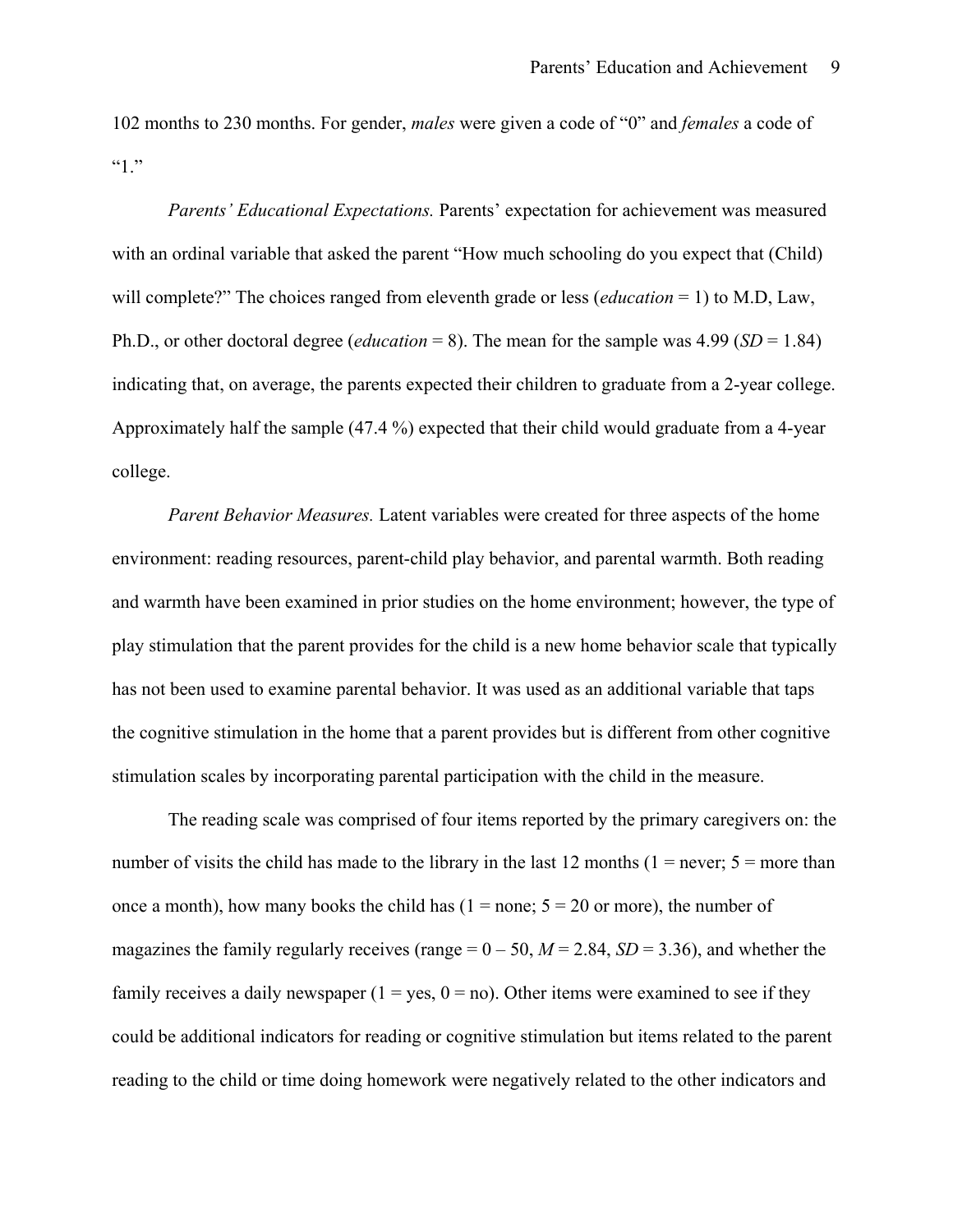to the achievement measure, perhaps indicating a compensatory behavior. Because of the skewed nature of the number of magazines variable, a log-transformed version was created by taking the natural log of the original value plus one. This logged version was used in all of the structural models.

The warmth scale was an interviewer rating scale that assessed six items of parent-child interaction in the home during the home interview. Examples of items include: "Parent's voice conveys positive feeling to child?" and "How often did primary caregiver spontaneously praise child for his/her behavior, helpfulness, looks or other positive qualities." The interviewers scored the parents based on a 4-point rating scale from  $1 =$  never and  $4 =$  four or more times.

The final parent behavior indicator had four items involving participation with child in play activities (board games, sports, video games, and arts and crafts). Primary caregivers were asked to indicate how often they participated in these activities across a month's time (1=not in the past month;  $5 =$  everyday).

*Child Achievement Measure.* Two age-standardized achievement scores of the Woodcock-Johnson-Revised Tests of Achievement were used to measure achievement. This assessment is widely used in national longitudinal studies (e.g., National Head Start Transition Project, NICHD National Child Care Project), and has good psychometric properties with reliabilities reported at .89 and above for 8-18 year olds (Woodcock & Johnson, 1989, 1990). Two subscales were used with this sample, Letter-Word and Applied Problems. Only these two subscales (of the four subscales used in the CDS-I) were used because children younger than 6 were not given the calculation or passage comprehension components. Additionally, the calculation subscale was not obtained for any participants in the second wave of the study (CDS-II). Therefore, in order to control for prior achievement it was necessary to select only the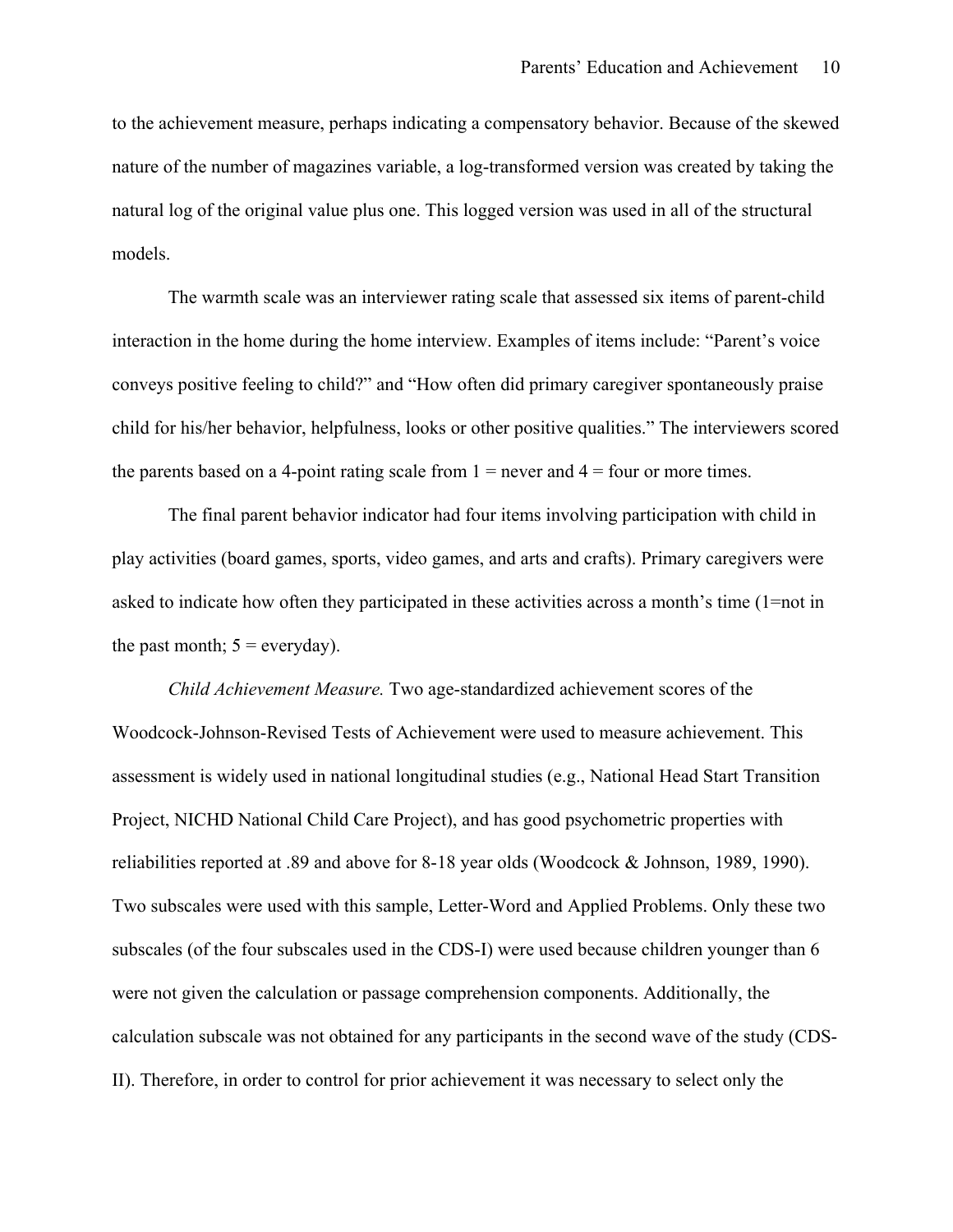achievement measures which were obtained for participants both at time 1 (1997) and time 2 (2002). The scores used in these analyses are the standardized scores. The Woodcock-Johnson is standardized with a mean of 100 and a standard deviation of 15. The means for each subscale in this sample are as follows by year of assessment: 1997, LW:  $M = 103.50$ ,  $SD = 17.09$ ; AP:  $M =$ 106.29, *SD* = 17.81; 2002, LW: *M* = 103.30, *SD* = 19.44; AP: *M* = 102.97, *SD* = 16.53. (See Table 1 for additional information on means by race)

# *Analysis Plan*

In order to test our hypothesis that parent education and income indirectly influence children's achievement through parental beliefs and behaviors (see Figure 1), we used the Amos 4.0 program for the analysis of moment structures (Arbuckle & Worthke, 1999) to estimate our structural equation model. Amos uses a maximum likelihood method for obtaining estimates of the parameters. It allows a robust analysis when data on some measures are missing (Arbuckle  $\&$ Worthke, 1999; Byrne, 2001). As Table 1 indicates, although there are various amounts of missing data across the variables in this study, the largest amount of data missing is 19% which is well within the generally accepted bounds for obtaining accurate estimates with AMOS's maximum likelihood procedure. We measured the goodness of fit of our models with three generally accepted indices of fit.

In general, the overall fit of a SEM model is determined by the chi-square statistic that test for comparability between the proposed model and the independence model where constructs are assumed to be unrelated (Bollen, 1989). This statistic, however, can be influenced by large sample sizes and thus other goodness-of-fit indices are used to provide additional information on the adequacy of fit of the proposed model (Byrne, 2001). There is a broad array of indices that are calculated by the AMOS program, but recent research (McDonald & Ho,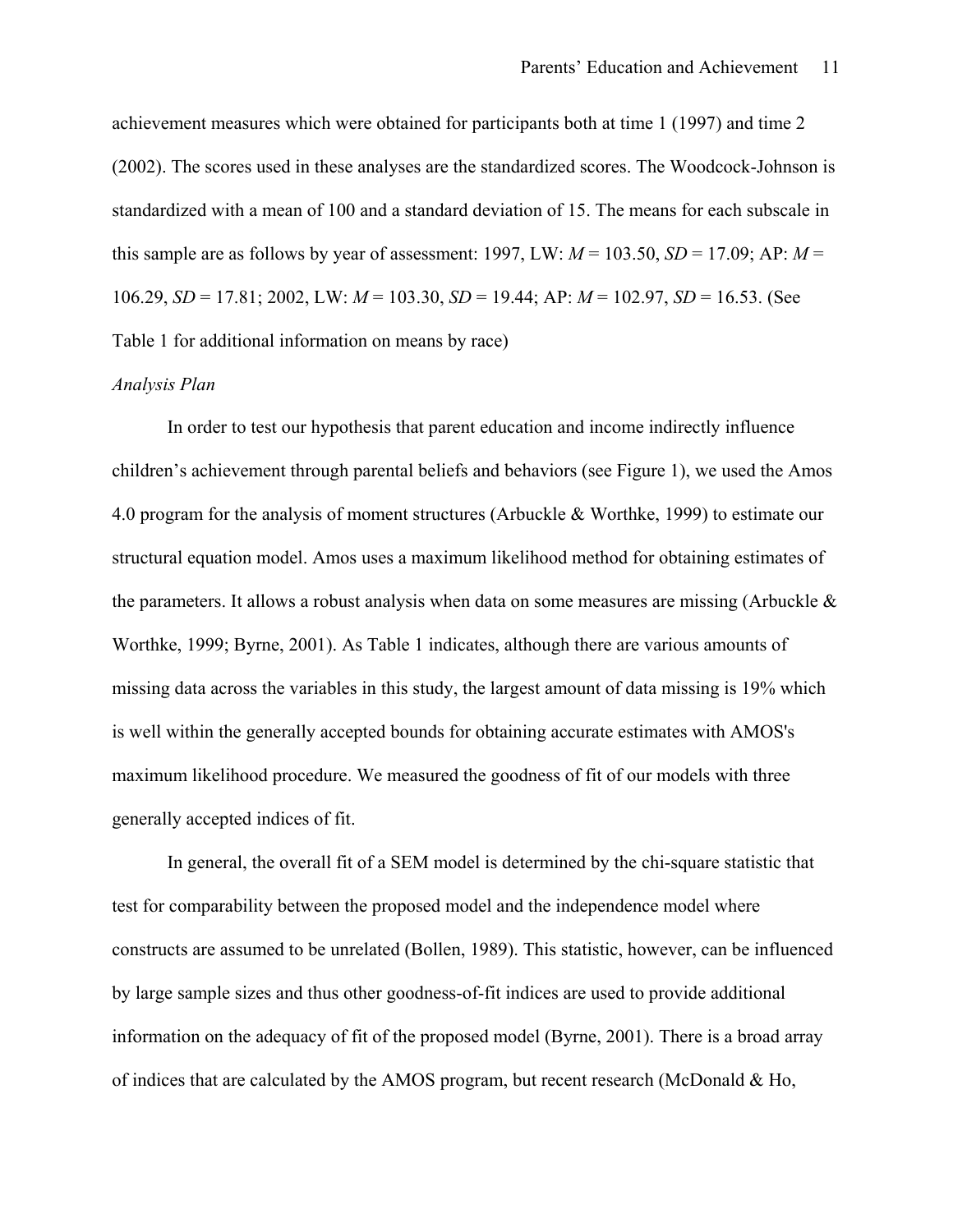2002) recommended that two of these indices (CFI, RMSEA) along with  $\chi^2$  information are adequate for examining the consistency of fit. The  $\chi^2$  ratio ( $\chi^2/df$ ) statistic will be examined which adjusts for the  $\chi^2$  statistic's sensitivity to sample size and the complexity of the model (Byrne, 2001). In general,  $\chi^2$  ratios between 1 and 3 indicate good model fit (Arbuckle & Wothke, 1999). Two other indices that have been shown to be good indicators of fit, the comparative fit index (CFI) and the root mean square error of approximation (RMSEA) will also be reported for the models. Models are considered a good fit if CFI's are greater than .90 and RMSEA's are less than .05 (McDonald & Ho, 2002).

# RESULTS

Descriptive statistics (means, standard deviation, ranges, and correlations) for the variables in this study are shown in Tables 1 and 2. The correlations also provide some initial evidence that parent's education and income are moderate predictors of achievement for both European and African American group (*r*'s= .15-.34), with stronger prediction from parent's education for European Americans (*r*'s= .30-.34). Only the *Reading Resource* scale shows a moderate association in both racial groups with the two SES indicators (*r*'s= .07-.44). Additionally, for African Americans, indicators of the *Warmth* scale show small but significant associations (*r*'s= .07-.18). As expected, all of the indicator variables for the latent variable are at least moderately related to each other, with the highest relations appearing in the *Warmth* scale (see Table 2). Finally, parental expectations for educational outcomes in the European American sample have strong relations to the SES indicators (*r*'s= .47, .25; respectively) as well as the achievement indicators (*r*'s= .33-.38). They are also moderately related to the *Reading Resources* indicators (*r*'s= .15-.32) and *Warmth* indicators (*r*'s= .07-.19). For the African American sample, the relations are also significant but with lower effect size (see Table 2). Thus,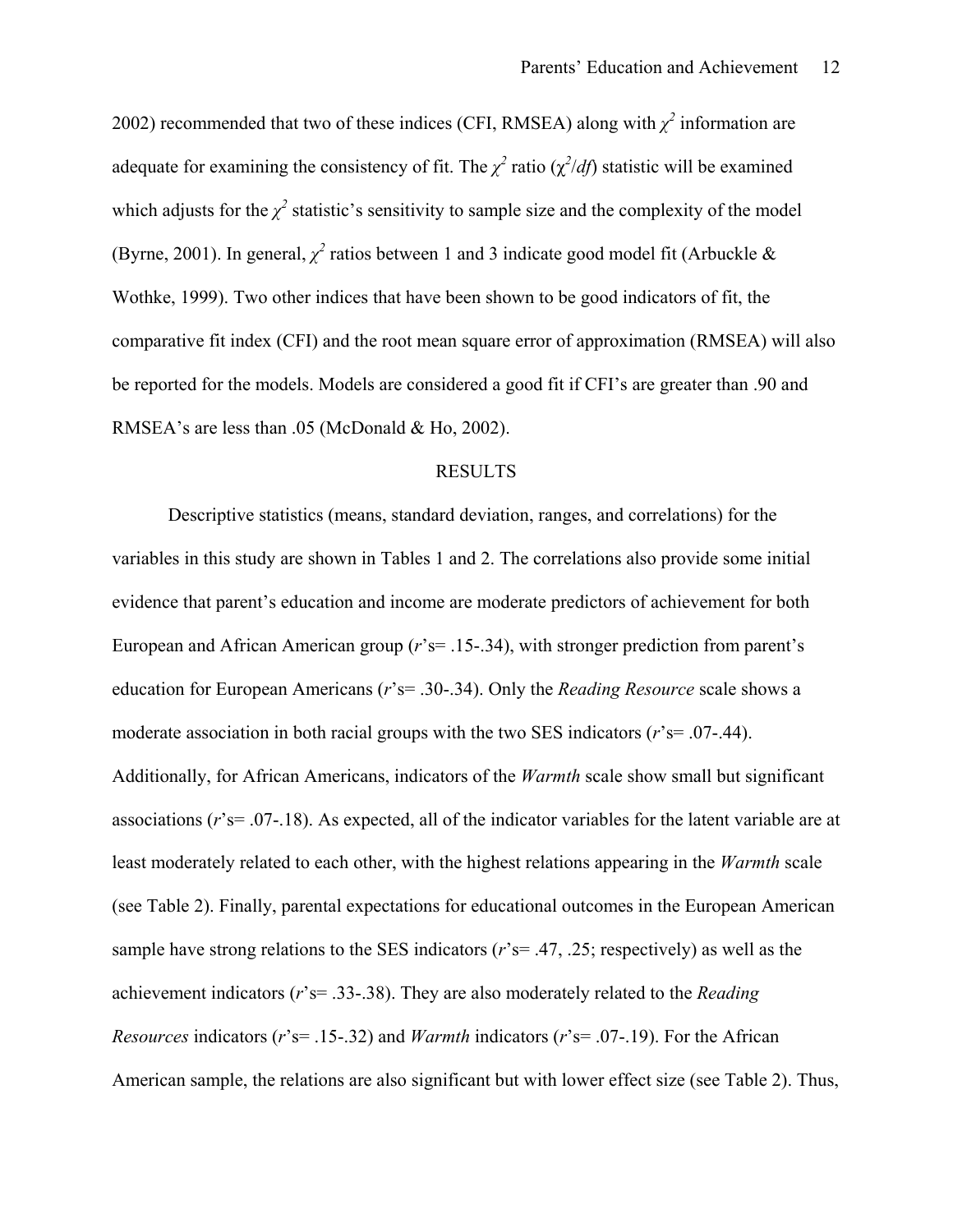the correlations lend some initial support to the hypotheses that parents' SES, beliefs, and home behaviors are related to their children's achievement.

# *Multiple-Group Comparison of Race*

The correlations also support the hypothesis that there are potential differences between the two racial groups in their pathways to achievement. Thus, prior to performing the final SEM models, a test of invariance between the two groups was performed using the theoretical process model of parenting influence in Figure 1. The analysis was conducted by examining the difference between the chi-square for a model with the structural paths constrained and one with no structural paths constrained (baseline model). This procedure directly tests whether the structural process differs across the groups (Byrne, 2001). Both the unconstrained, baseline model ( $\chi^2/df = 3.78$ ; CFI = .99; RMSEA = .04) and the constrained model ( $\chi^2/df = 4.05$ ; CFI = .98; RMSEA = .05) fit the data well on two of the three fit indices. The difference in the chisquares, however, was significant  $(\chi^2_{\text{(constrained)}} = 2488.13/\text{df}(615))$ ;  $\chi^2_{\text{(unconstrained)}} = 1866.70/\text{df}$ (494);  $\chi^2$ <sub>(diff)</sub> = 621.43/ *df* (121); *p* <.001) suggesting that the processes by which family SES relates to achievement was not the same for the two racial groups. Thus, SEM analyses were conducted separately for each race and the hypothesis regarding no race difference in achievement processes in the home was rejected. The results of these analyses appear in Figures 2 and 3. For simplicity, only significant standardized path coefficients are shown for parent's education and income but as dictated by the theoretical model all direct and indirect paths except for the direct path from child's age to achievement outcomes were tested (standardized path coefficients for all variables in the study can be found in Table 3).

# *Structural Models for Each Race*

The results from the two SEM structural models support our hypothesis that parent's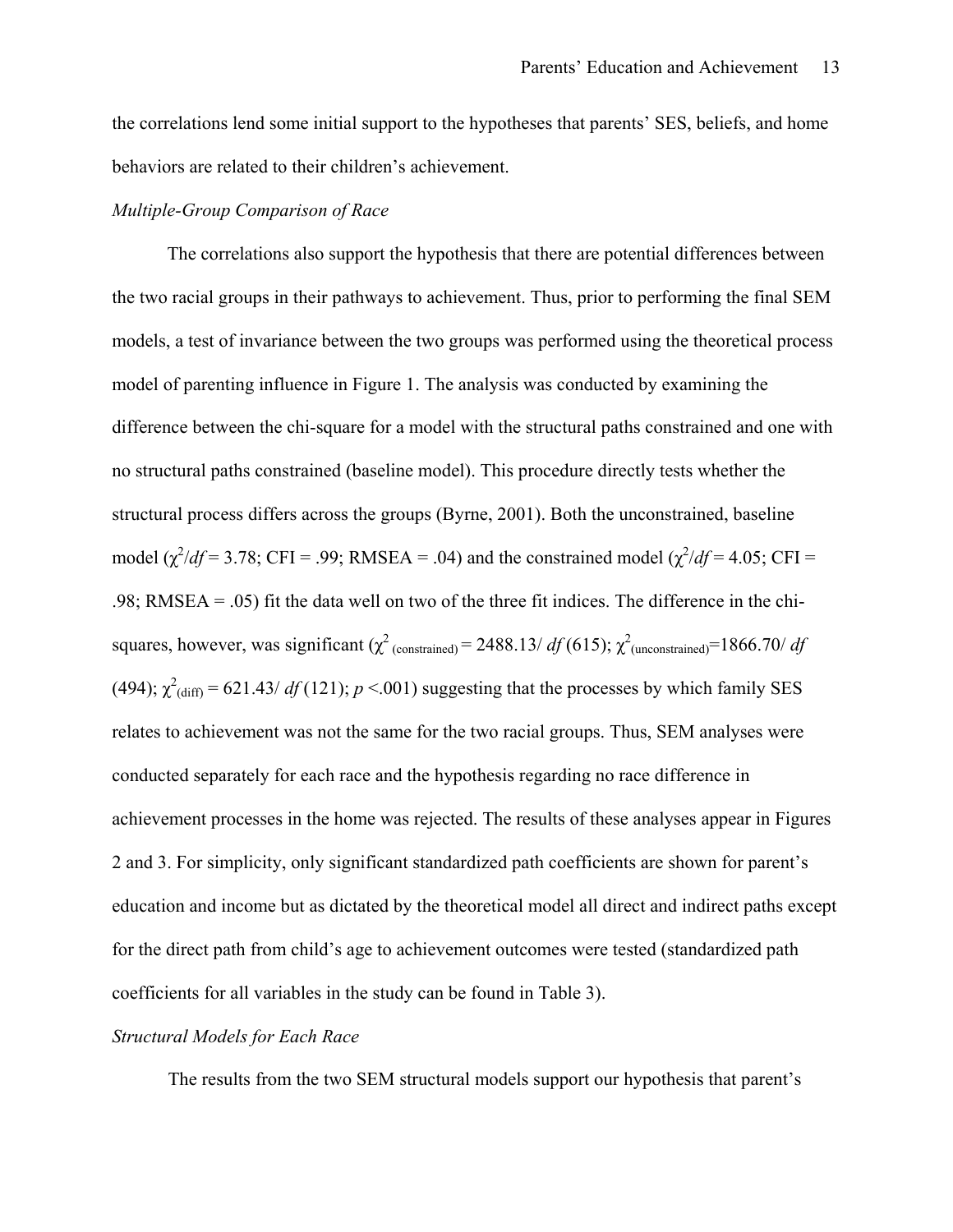education is related to child achievement indirectly through parental expectations and beliefs. The specifics of this indirect relation, however, differed across the two race groups. For African Americans (AA), the model fits fairly well  $\left(\chi^2/df = 3.00\right)$ , CFI = .99, RMSEA = .05) and a large percentage of the variance is explained  $(R^2 = .85)$ . Education was related to parent's educational expectations ( $\beta$  = .19, *p* < .001) and reading ( $\beta$  = .19, *p* < .01). Parent's educational expectations were also related indirectly to children's change in achievement through the home behaviors for this sample ( $\beta$  = .12). Prior achievement accounted for a large amount of variance in 2002 achievement ( $\beta = .81, p < .001$ ). Thus, all other effects are explaining what little variance is left after accounting for the autocorrelation in the model.

For European Americans (EA), the model fit is considered good  $(\chi^2/df = 4.55, CFI = .99,$ RMSEA  $\leq$  .07) and explained 85% of the variance in children's achievement. Again, the autocorrelation accounts for a large amount of variance  $(β = .83, p < .001)$  in 2002 achievement. Yet, there continues to be significant effects through parental beliefs and behaviors. For example, parent's education has a moderate to strong relation with parent's educational expectations ( $\beta$  = .30, *p* < .001) and expectations then predicts to both reading ( $\beta$  = .20, p < .001), warmth (β = .23,  $p < .001$ ) and play (β = .12,  $p < .01$ ).

In order to get a sense of the effects of all of the variables in the model on achievement, the standardized direct, indirect, and total effects are presented in Table 3. The total (direct and indirect) effect of parent's education on children's change in achievement was moderate in European American families and small in African American families with the largest effects predicating to parent's educational expectations and reading materials in the home. Income had a small negative effect on the change in achievement in the European American sample, but a small positive effect for African Americans. Gender had a small total effect on achievement in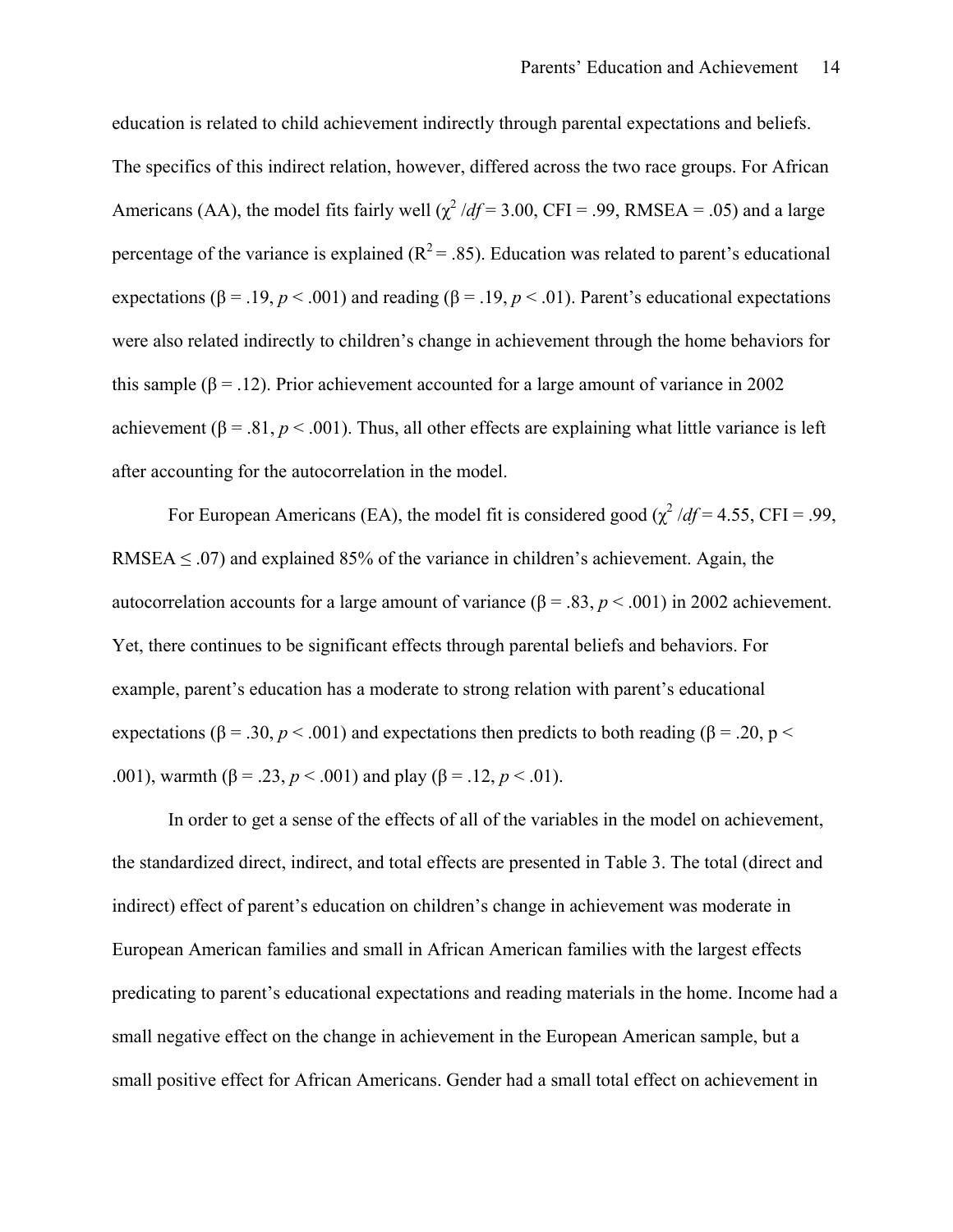both racial groups with the effect favoring males in the European American sample and favoring females in the African American sample. Having younger children was related to higher educational expectations, more reading resources in the home, many more play activities, and more displays of warmth in the home.

### DISCUSSION

The goal of this study was to test whether or not parent's education had an influence on the parenting process in the homes, which subsequently influence the change in child achievement. The PSID-CDS gave us a unique opportunity to test for these process influences on the change in achievement from 1997-2002. A family process model was used as the guiding theoretical model for understanding what home environment factors may be important. Also, earlier work on 1997 data indicated that these processes did seem to have an influence at least cross-sectionally (Davis-Kean, 2005).

The results suggest that the home environment continues to have an influence on children's achievement even after controlling for earlier achievement and important family control variables. This home environment was influenced by education and income as well as parental educational expectations. Thus, parents' human capital and economic situation are important components in understanding how family environments are created and sustained across time.

 Another important aspect of this study is the racial difference found in the family processes that promote achievement. Whereas, European Americans home environments were heavily influenced by the education of the parents, the African American home environment drew from both the education in the home as well as the income. Understanding the difference in family process in these two racial groups will be important in designing programs that might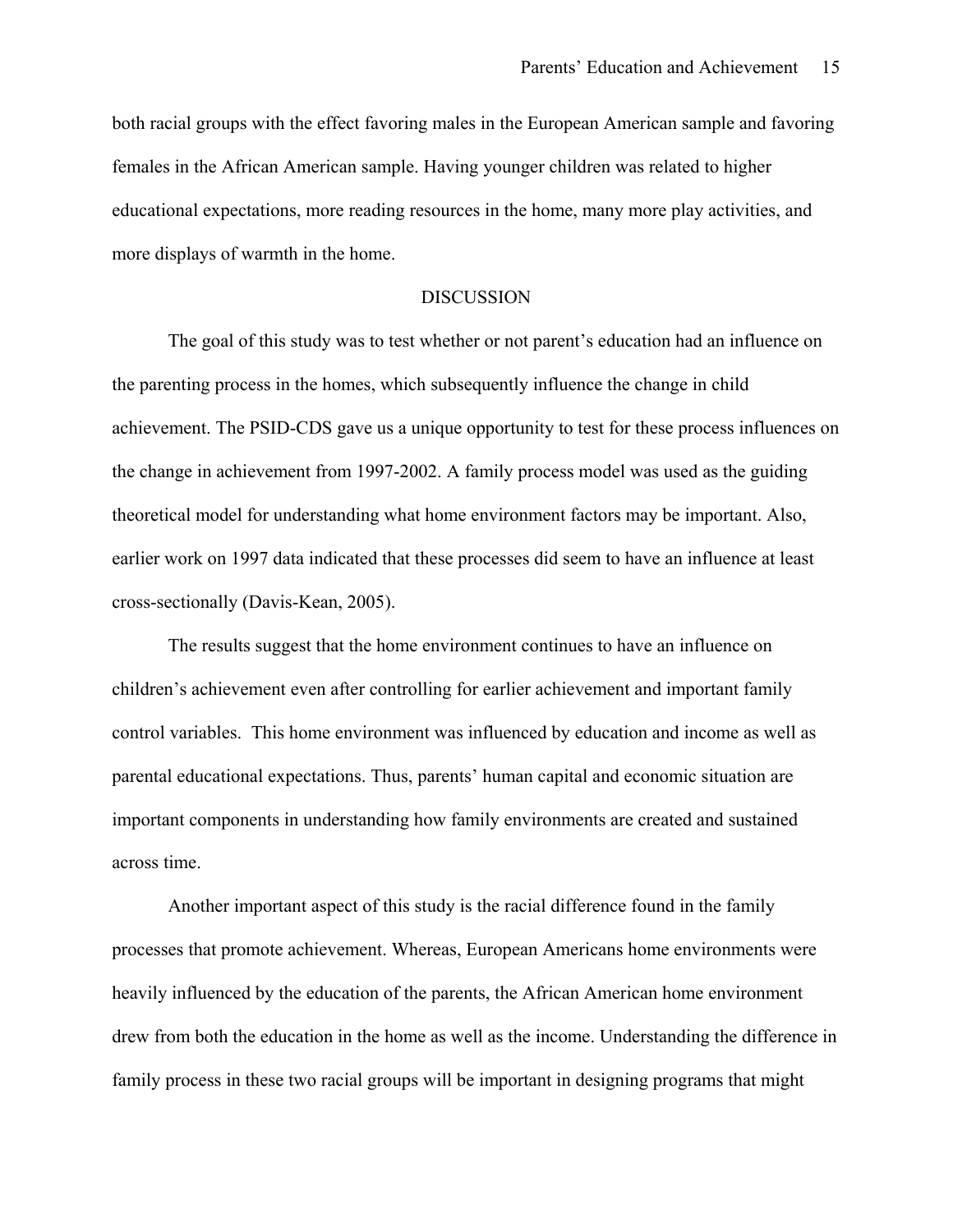help promote achievement beliefs and activities in the home.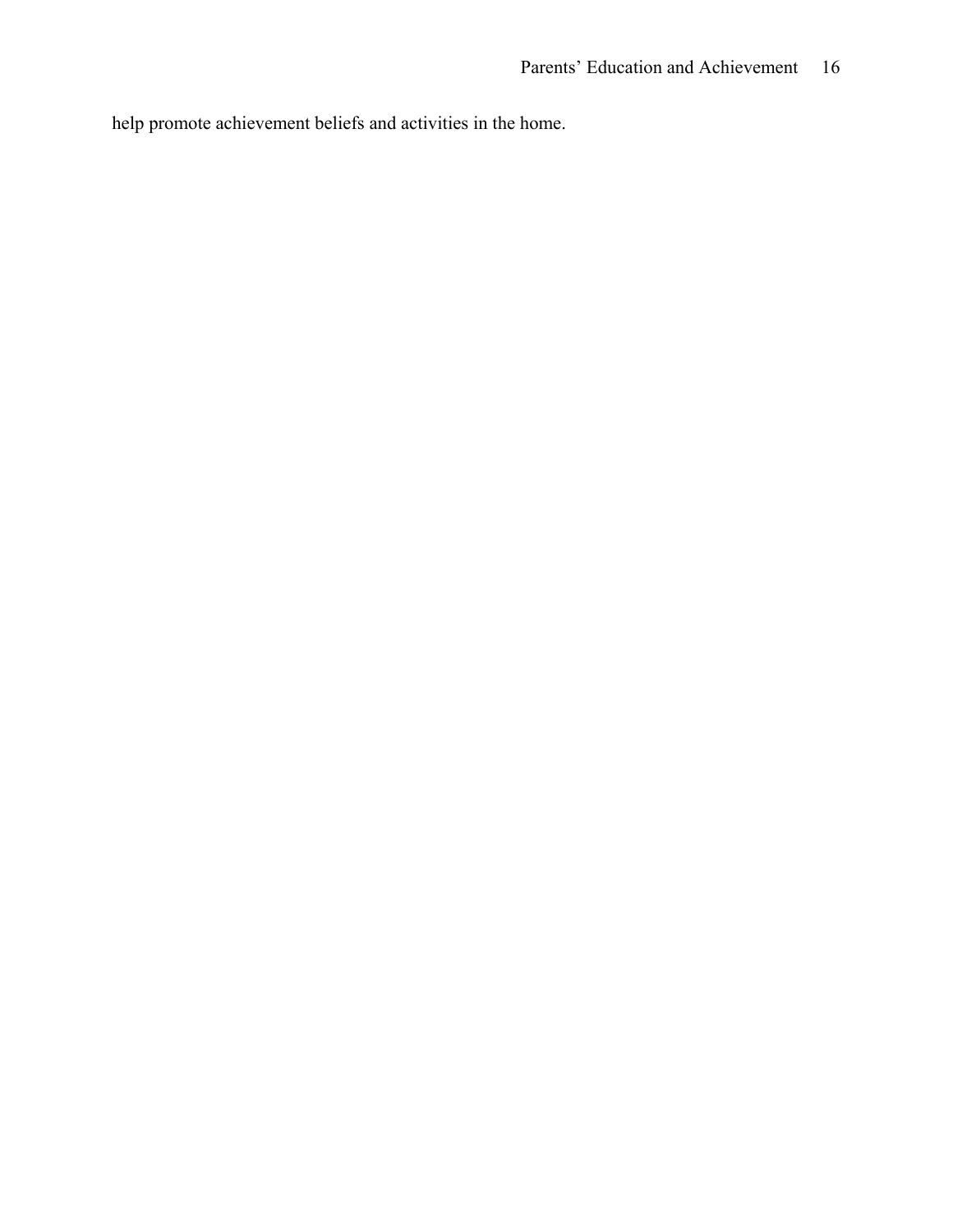## References

- Alexander, K.L., Entwisle, D.R., & Bedinger, S.D. (1994). When expectations work: Race and socioeconomic differences in school performance. *Social Psychology Quarterly*, *57* (4), 283-299.
- Arbuckle, J. L. & Wothke, W. (1999). *Amos users' guide, Version 4.0*. Chicago: SmallWaters
- Bee, H. L., Van Egeren, L. F., Streissguth, A. P., Nyman, B. A., & Leckie, M. S. (1969). Social class differences in maternal teaching strategies and speech patterns. *Developmental Psychology*, 1, 726-734. Corporation.

Bollen, K. A. (1989). *Structural equations with latent variables*. New York, John Wiley & Sons.

- Bradley, R., Caldwell, B., Rock, S., Ramey, C., Barnard, K. E., Gray, C., Hammond, M. A., Mitchell, S., Gottfried, A. W., Siegel, L & Johnson, D. L. (1989). Home environment and cognitive development in the first 3 years of life: A collaborative study involving six sites. *Developmental Psychology*, *25* (2), 217-235.
- Brody, G. H., & Flor, D. L. (1998). Maternal resources, parenting practices, and child competence in rural, single-parent African American families. *Child Development*, *69*(3), 803-816.
- Byrne, B. M. (2001). *Structural equation modeling with AMOS: Basic concepts, applications, and programming*. Mahwah, Lawrence Erlbaum Associates, Inc.
- Cohen, J. (1989). Parents as educational models and definers. *Journal of Marriage and the Family*, *49*, 339-351.

Corwyn, R. F. & Bradley, R. F. (2003). Family process mediators of the relation between SES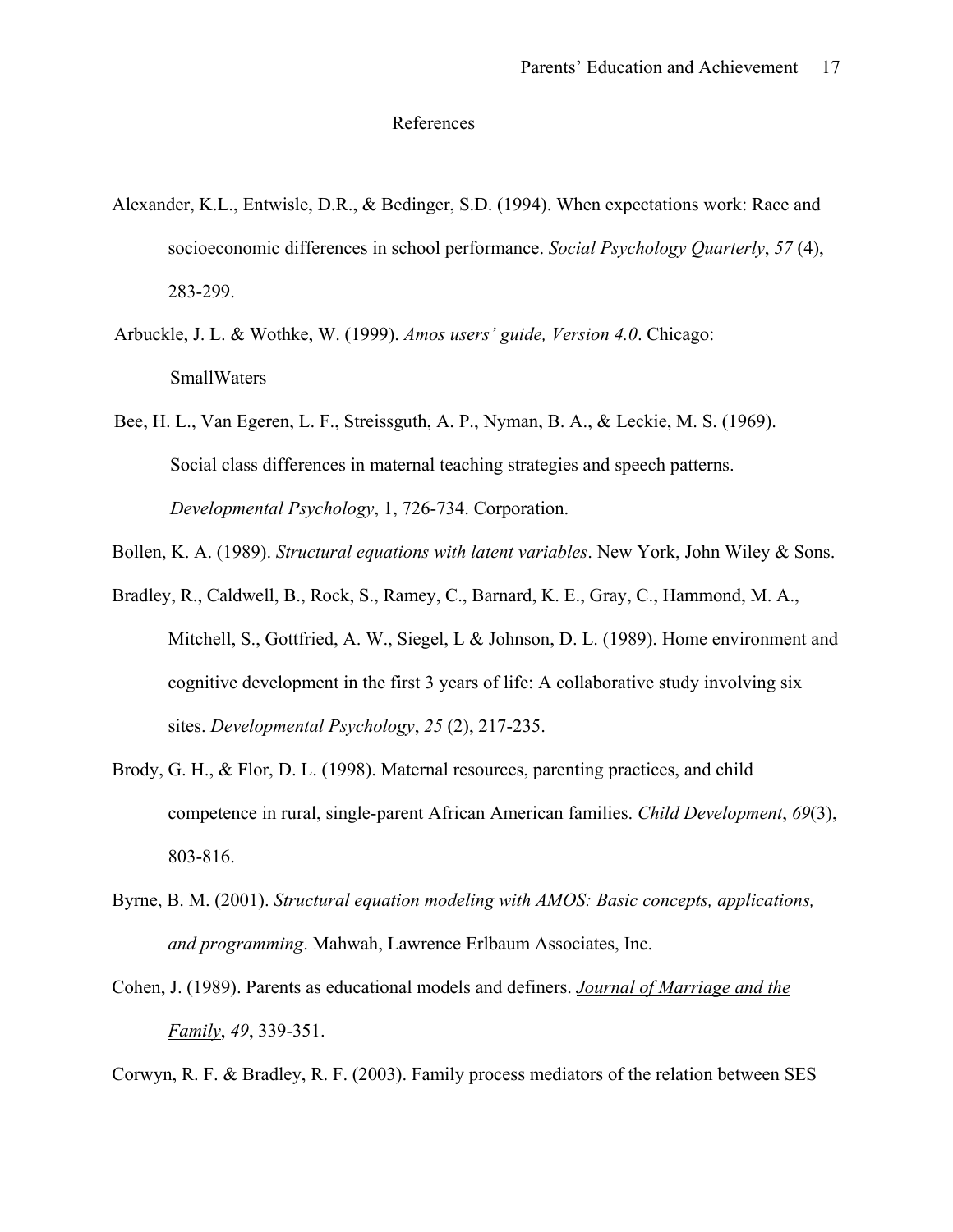and child outcomes. Unpublished manuscript. University of Arkansas at Little Rock.

- Dauber, S., Alexander, K. L., & Entwhistle, D. R. (1996). Tracking and transitions through the middle grades. Channeling educational trajectories. Sociology of Education, 69(3), 290- 307.
- Davis-Kean, P. E. (in press). The indirect role of parental expectations and the home environment. *Journal of Family Psychology*.
- Davis-Kean, P. E & Schnabel, K. (Aug, 2002). "The Impact of Socio-Economic Characteristic on Child Outcomes: The Mediating Role of Parents Beliefs and Behaviors" Presented at the International Society for the Study of Behavioral Development, Ottawa, Canada.
- Fox, R., Platz, D., & Bentley, K. (1995). Maternal factors related to parenting practices, developmental expectations, and perceptions of child behavior problems. *Journal Genetic Psychology*, *156* (4), 431-441.
- Grolnick, W. S., & Slowiaczek, M. L. (1994). Parents'' involvement in children''s schooling: A multidimensional conceptualization and motivational model. *Child Development, 65*, 237–252.
- Harris, Y.R., Terrel, D., and Allen, G. (1999). The influence of education context and beliefs on the teaching behavior of African American mothers. *Journal of Black Psychology, 25*, 490-503.
- Haveman, R., & Wolfe, B. (1995). The determinants of children's attainments: A review of methods and findings. *Journal of Economic Literature, 33*, 1829-1878.
- Hoff, E. (2003). The specificity of environmental influence: Socioeconomic status affects early vocabulary development via maternal speech. *Child Development*,*74* (5), 1368-1378.

Hoff, E., Laursen, B., & Tardif, T. (2002). Socioeconomic status and parenting. In M. Bornstein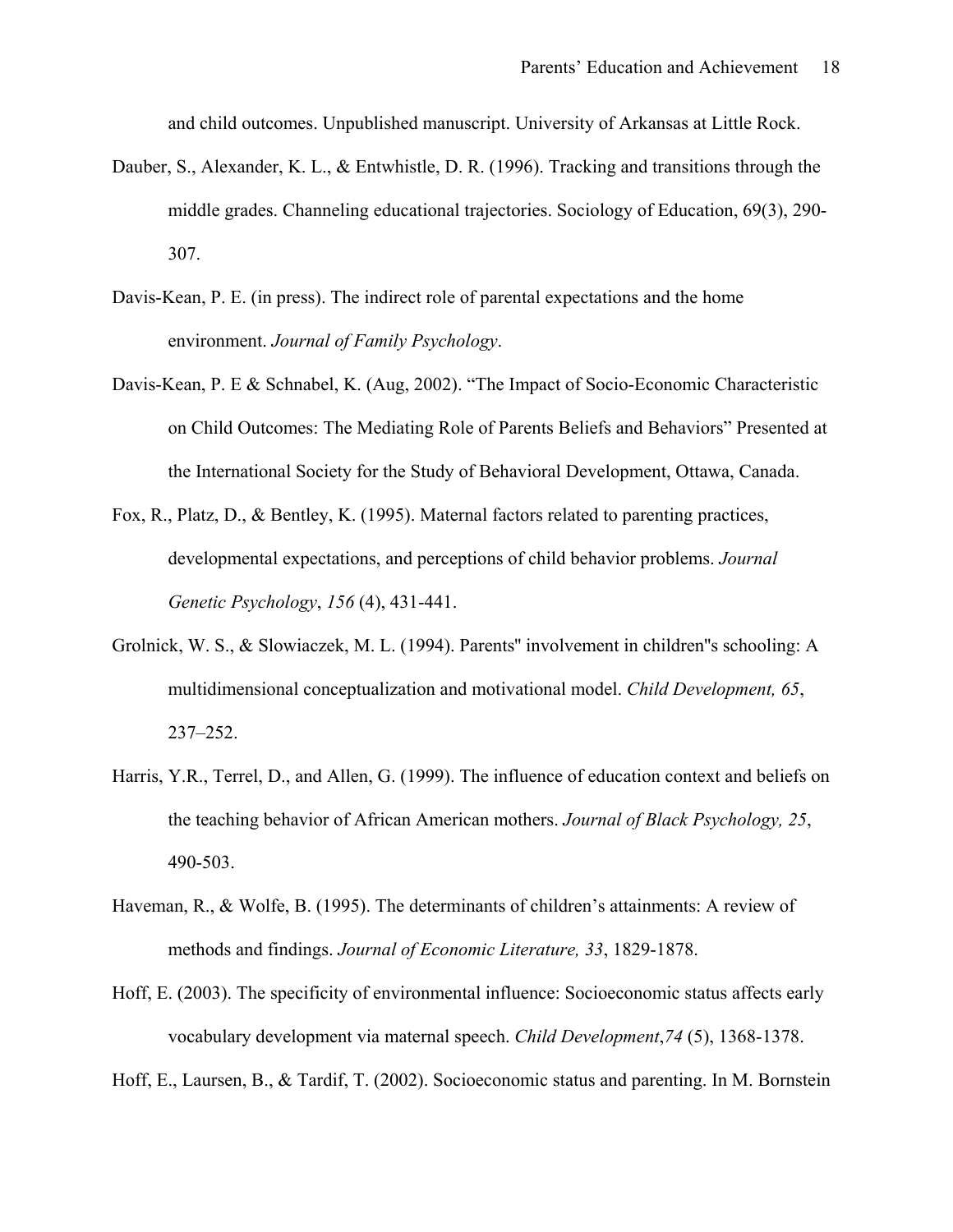(Ed.), *Handbook of parenting: Vol. 2.* Biology and ecology of parenting  $(2^{nd}$  ed., pp. 231-252). Mahwah, NJ: Lawrence Erlbaum.

- Hofferth, S. L., Davis-Kean, P. E., Davis, J., & Finkelstein, J. (1999). Child Development Supplement to the Panel Study of Income Dynamics: 1997 User Guide. Ann Arbor, MI: Institute for Social Research, University of Michigan.
- Jimerson, S., Egeland, B., & Teo, A. (1999). A longitudinal study of achievement trajectories factors associated with change. *Journal of Educational Psychology*, *91* (1), 116-126.
- Klebanov, P. K., Brooks-Gunn, J. & Duncan, G. J. (1994). Does Neighborhood and family poverty affect mother's parenting, mental health, and social support? *Journal of Marriage and the Family*, *56*, 441-455.
- Kohl, G. O., Legua, L. J. & McMahon, R. J. (2000). "Parent Involvement in School Conceptualizing Multiple Dimensions and Their Relations with Family and Demographic Risk Factors." *Journal of School Psychology, 38*, 501–523.
- Laosa, L. M. (1980). Maternal teaching strategies in Chicano and Anglo-American families: the influence of culture and education on maternal behavior. *Child Development, 49*, 1129 1135.
- Lee, V. E. & Croninger, R. G. (1994). The relative importance of home and school in the development of literacy skills for middle grade students. *American Journal of Education*, *102*, 286-329.
- Linver, M. R., Brooks-Gunn, J., & Kohen, D. E. (2002). Family processes as pathways from income to young children's development. *Developmental Psychology, 38*, 719-734.
- McDonald, R. P., & Ho, M. R. (2002). Principles and practice in reporting structural equation analyses. *Psychological Methods*, *7*(1), 64-82.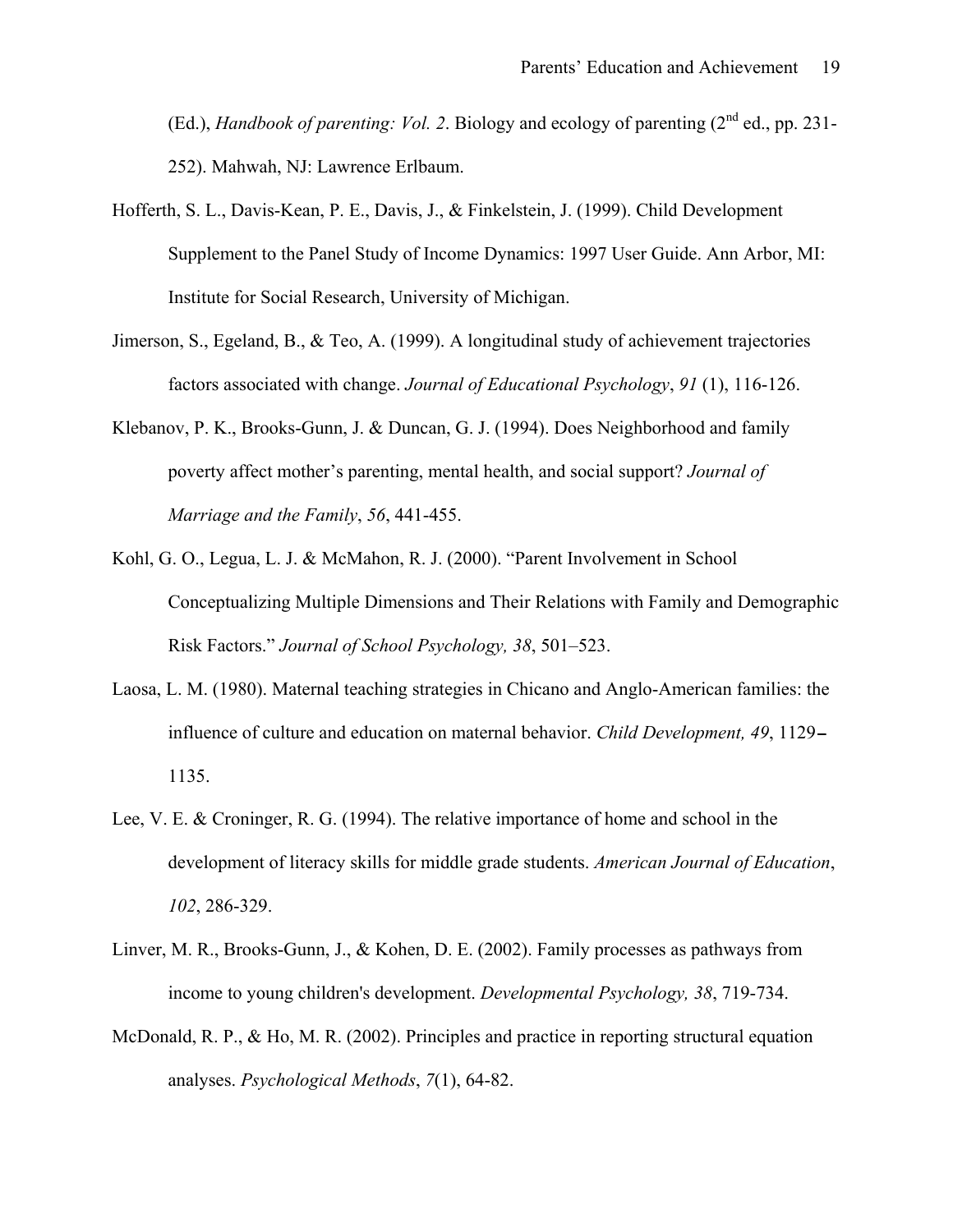- Richman, A. L., Miller, P.M., & LeVine, R.A. (1992). Cultural and educational variations in maternal responsiveness. *Developmental Psychology, 28,* 614-621.
- Smith, J. R., Brooks-Gunn, J. & Klebanov, P. K. (1997). Consequences of living in poverty for young children's cognitive and verbal ability and early school achievement. In G. J. Duncan and J. Brooks-Gunn (Eds.), *Consequences of Growing up Poor* (pp. 132-189). New York: Russell Sage Foundation
- Stevenson, D. L., & Baker, D. P. (1987). The family-school relation and the child's school performance. Child Development, 58, 1348- 1357.
- Uribe, F. M. T., Levine, R. A. & Levine, S. E. (1993). "Maternal Education and Maternal Behavior in Mexico: Implications for the Changing Characteristics of Mexican Immigrants to the United States." *International Journal of Behavioral Development, 16*, 395–408.
- Woodcock, R. W., & Johnson, M. B. (1989, 1990). *Woodcock-Johnson Psycho-educational Battery-Revised.* Allen, TX: DLM Teaching Resources.
- Yeung, W. J., Linver, M. R., & Brooks-Gunn, J. (2002). How money matters for young children's development: Parental investment and family processes. *Child Development*, *73*, 1861-1879.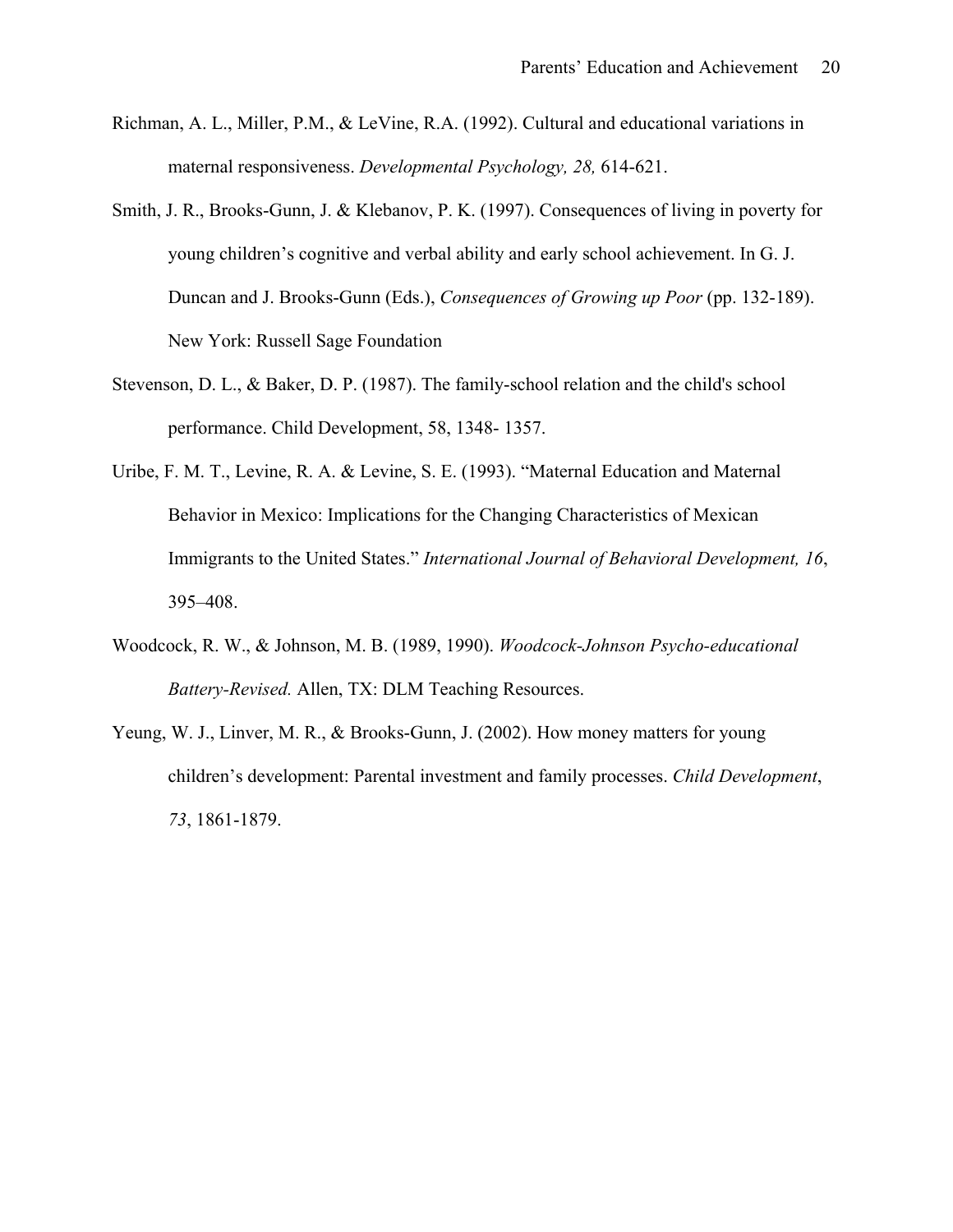### Table 1

# *Means, Standard Deviations, N, and Range for all Model Indicators*

|                                                        |                | European Americans |                |                            | African Americans |             |     |                       |  |  |  |
|--------------------------------------------------------|----------------|--------------------|----------------|----------------------------|-------------------|-------------|-----|-----------------------|--|--|--|
| Variables                                              | $\overline{M}$ | SD                 | $\overline{N}$ | Range                      | $\overline{M}$    | SD          | N   | Range                 |  |  |  |
| <b>Parent and Family</b><br><b>Characteristics</b>     |                |                    |                |                            |                   |             |     |                       |  |  |  |
| Parent Education (highest)                             | 14.33          | 2.17               | 834            | $7 - 17$                   | 12.75             | 1.97        | 700 | $3 - 17$              |  |  |  |
| Family Income<br>$(\text{average} - 1997, 1999, 2001)$ | \$80,278.92    | \$78,249.44        | 834            | $$8,281.50 -$<br>\$746,401 | \$35,506.28       | \$27,480.19 | 700 | $$0.00-$<br>\$199,259 |  |  |  |
| <b>Family Size</b>                                     | 4.24           | 1.03               | 834            | $2 - 9$                    | 4.17              | 1.42        | 700 | $2 - 11$              |  |  |  |
| % Married/Cohabiting                                   | 0.86           | 0.35               | 834            | $0 - 1$                    | 0.45              | 0.50        | 700 | $0 - 1$               |  |  |  |
| % Siblings in CDS                                      | 0.73           | 0.45               | 834            | $0 - 1$                    | 0.61              | 0.49        | 700 | $0 - 1$               |  |  |  |
| Caregiver Literacy (WJ-PC) -<br>1997                   | 33.74          | 3.93               | 702            | $17 - 43$                  | 27.81             | 5.32        | 567 | $9 - 42$              |  |  |  |
| <b>Child Characteristics</b>                           |                |                    |                |                            |                   |             |     |                       |  |  |  |
| Age (at 2002 assessment)                               | 13.56          | 2.80               | 834            | $8.58 - 19.17$             | 13.77             | 2.82        | 700 | $8.50 - 18.83$        |  |  |  |
| % Female                                               | 0.51           | 0.50               | 834            | $0 - 1$                    | 0.46              | 0.50        | 700 | $0-1$                 |  |  |  |
| <b>Parental Expectations</b>                           |                |                    |                |                            |                   |             |     |                       |  |  |  |
| <b>Expected Schooling:</b>                             | 5.36           | 1.63               | 829            | $1 - 8$                    | 4.56              | 1.98        | 699 | $1 - 8$               |  |  |  |
| % High school diploma or less                          | 14.0           |                    |                | 1, 2                       | 32.2              |             |     | 1, 2                  |  |  |  |
| % Some college/Voc. Training                           | 6.7            |                    |                | 3, 4                       | 7.6               |             |     | 3, 4                  |  |  |  |
| % Graduate from 2 year<br>college                      | 11.2           |                    |                | 5                          | 9.9               |             |     | 5                     |  |  |  |
| % Graduate from 4 year<br>college                      | 53.2           |                    |                | 6                          | 40.5              |             |     | 6                     |  |  |  |
| % Post-graduate degree                                 | 14.8           |                    |                | 7,8                        | 9.9               |             |     | 7,8                   |  |  |  |

*Table 1 continued*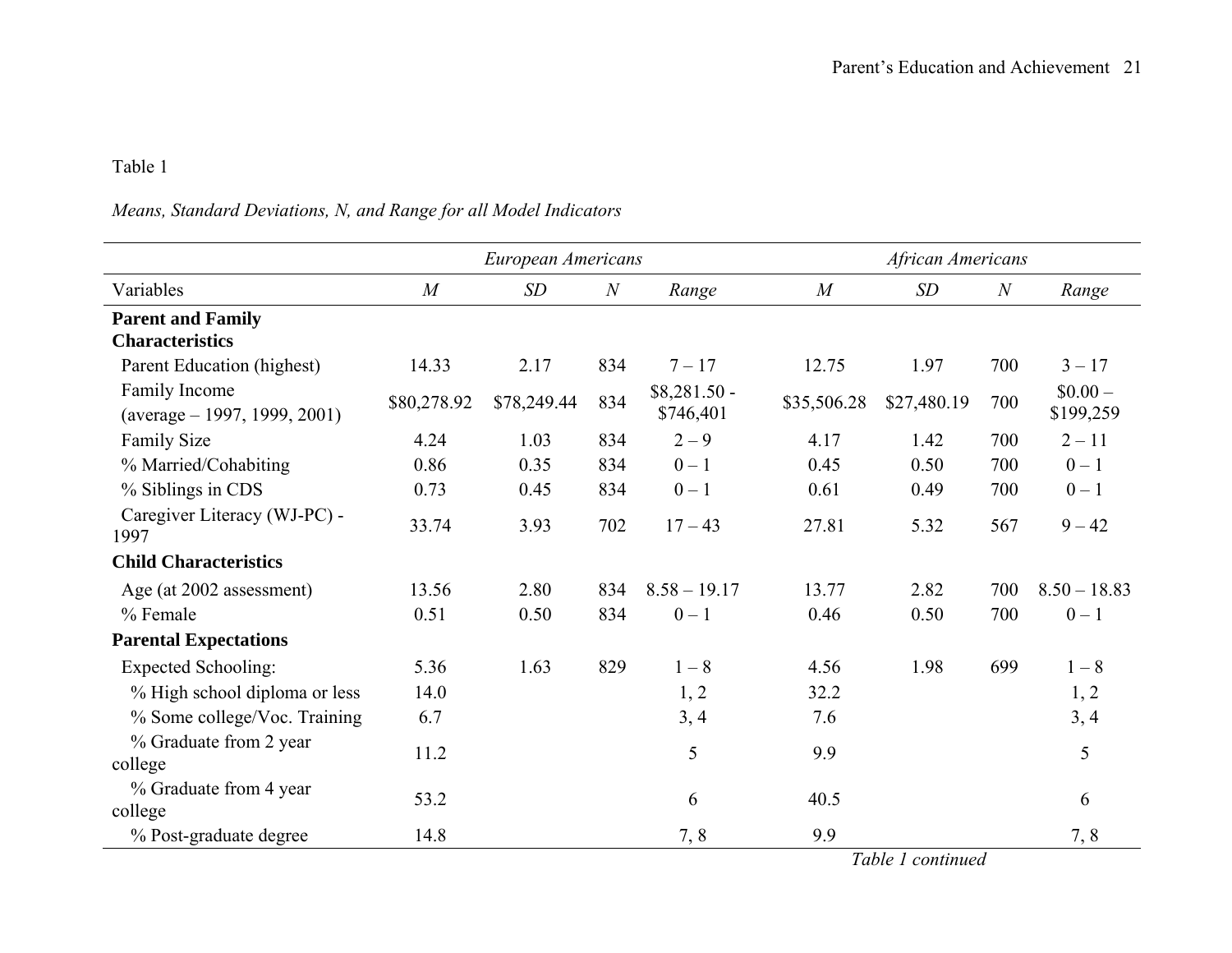## *Table 1 continued*

|                                            |                | European Americans |              |            | African Americans |       |                |            |  |  |  |  |
|--------------------------------------------|----------------|--------------------|--------------|------------|-------------------|-------|----------------|------------|--|--|--|--|
| Variables                                  | $\overline{M}$ | SD                 | $\mathcal N$ | Range      | $\overline{M}$    | SD    | $\overline{N}$ | Range      |  |  |  |  |
| <b>Home Behaviors:</b>                     |                |                    |              |            |                   |       |                |            |  |  |  |  |
| Number of books                            | 4.71           | 0.73               | 831          | $1 - 5$    | 4.35              | 0.93  | 698            | $1 - 5$    |  |  |  |  |
| $#$ Visits to the library                  | 3.26           | 1.34               | 821          | $1 - 5$    | 3.12              | 1.28  | 697            | $1 - 5$    |  |  |  |  |
| $#$ Magazines family receives <sup>a</sup> | 3.23           | 3.08               | 829          | $0 - 30$   | 2.38              | 3.62  | 691            | $0 - 50$   |  |  |  |  |
| % Receive daily newspaper                  | 0.51           | 0.50               | 833          | $0 - 1$    | 0.38              | 0.49  | 694            | $0 - 1$    |  |  |  |  |
| Arts and Crafts                            | 1.63           | 0.85               | 834          | $1 - 5$    | 1.57              | 0.86  | 700            | $1 - 5$    |  |  |  |  |
| <b>Sports</b>                              | 1.85           | 1.05               | 834          | $1 - 5$    | 1.87              | 1.09  | 700            | $1 - 5$    |  |  |  |  |
| Video Games                                | 2.04           | 1.12               | 834          | $1 - 5$    | 2.18              | 1.29  | 700            | $1 - 5$    |  |  |  |  |
| Board games and puzzles                    | 2.04           | 0.98               | 834          | $1 - 5$    | 2.05              | 1.15  | 700            | $1 - 5$    |  |  |  |  |
| Positive feelings                          | 3.07           | 0.84               | 777          | $1 - 4$    | 2.65              | 0.97  | 598            | $1 - 4$    |  |  |  |  |
| Warm and affectionate                      | 2.78           | 0.95               | 777          | $1 - 4$    | 2.30              | 1.02  | 599            | $1 - 4$    |  |  |  |  |
| Respond positively                         | 3.01           | 0.90               | 777          | $1 - 4$    | 2.60              | 0.96  | 599            | $1 - 4$    |  |  |  |  |
| Praise                                     | 2.27           | 0.98               | 777          | $1 - 4$    | 1.88              | 0.93  | 599            | $1 - 4$    |  |  |  |  |
| Spontaneously spoke                        | 3.19           | 0.84               | 777          | $1 - 4$    | 2.87              | 0.90  | 599            | $1 - 4$    |  |  |  |  |
| Showed warmth                              | 1.49           | 0.79               | 777          | $1 - 4$    | 1.24              | 0.57  | 599            | $1 - 4$    |  |  |  |  |
| <b>Achievement</b>                         |                |                    |              |            |                   |       |                |            |  |  |  |  |
| Letter-Word 1997                           | 107.75         | 17.42              | 714          | $59 - 197$ | 98.22             | 15.10 | 575            | $51 - 148$ |  |  |  |  |
| Letter-Word 2002                           | 109.11         | 18.61              | 834          | $45 - 183$ | 96.38             | 18.10 | 700            | $35 - 184$ |  |  |  |  |
| Applied Problems 1997                      | 112.17         | 16.35              | 712          | $32 - 158$ | 98.94             | 16.82 | 570            | $28 - 152$ |  |  |  |  |
| Applied Problems 2002                      | 109.88         | 15.36              | 834          | $49 - 171$ | 94.73             | 13.90 | 700            | $43 - 168$ |  |  |  |  |

Note: Percentages are noted for dichotomous and ordinal scale data

a – These descriptives are for the actual variable. For the analyses (including the correlations in Table 2), the number of magazines was log transformed. The logged variable had the following characteristics: range = 0 – 3.43, *M* = 1.23, *SD* = 0.67 for European Americans; range =  $0 - 3.93$ ,  $M = 0.92$ ,  $SD = 0.75$  for African Americans.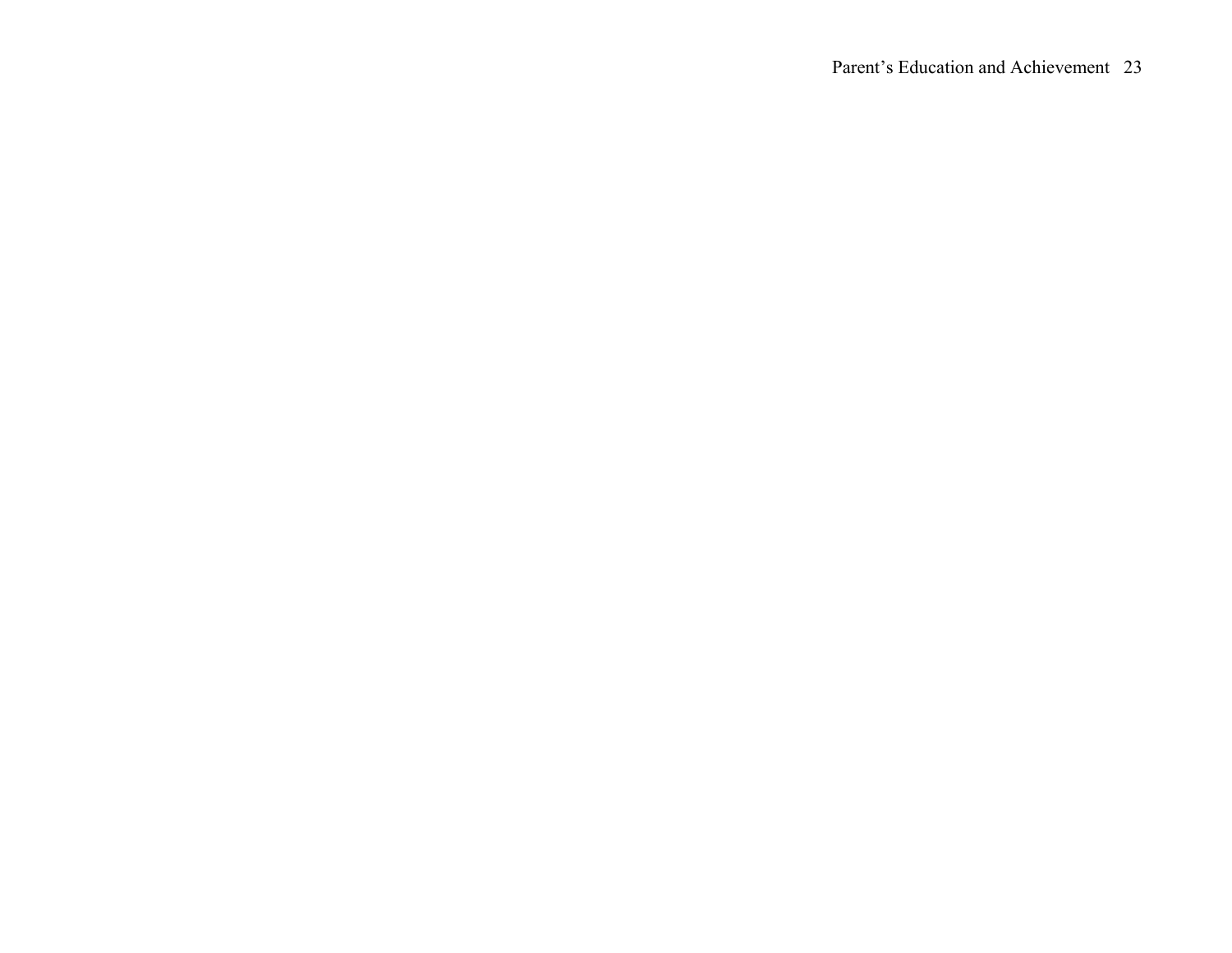### Table 2

*Correlations among Study Variables for European and African Americans* 

| Variables    | EA <sup>-</sup><br>AA |        | 2                 |        | 4                | 5           | 6               |               | 8           | 9                 | 10     |         | 12        | 13          | 14         | 15             | 16          |               | 18     | 19         | 20     | 21      | 22         | 23     | 24         | 25               | 26         | 27        |
|--------------|-----------------------|--------|-------------------|--------|------------------|-------------|-----------------|---------------|-------------|-------------------|--------|---------|-----------|-------------|------------|----------------|-------------|---------------|--------|------------|--------|---------|------------|--------|------------|------------------|------------|-----------|
| Fam. Char.   | 1 Par. Ed             |        | .44               | .09    | .29              | $-.10$      | .35             | $-.02$        | $-.05$      | .35               | .20    | .14     | .19       | .07         | $-.04$     | $-.05$         | .01         | $-.08$        | .12    | .18        | .07    | .14     | .12        | .14    | .20        | .25              | .12        | .16       |
|              | 2 Fam. Inc.           | .41    |                   | .07    |                  | $.53 - .12$ | .33             | .13           | $-.04$      | .29               | .17    | .07     | .22       | .17         |            | $-0.09 - 0.05$ | $-.03$      | $-.15$        | .16    | .18        | .11    | .10     | .10        | .10    | .25        | .23              | .19        | .21       |
|              | 3 Fam. size           | .06    | .04               |        | .31              | .46         | $-.04$          | .08           | .01         | $-.08$            | $-.03$ | .00     | .09       | .10         | .05        | $-.02$         | .01         | .04           | $-.09$ | $-.12$     | $-.11$ | $-.05$  | $-.11$     | $-.09$ | $-.06$     | $-.05$           | $-.02-.07$ |           |
|              | 4 Fam. type           | .26    | .20               | .45    |                  | $-.02$      | .12             | .09           | $-.05$      | .17               | .09    | .05     | .19       | .10         | .00.       | .00.           | $-.01$      | $-.08$        | .01    | .08        | $-.06$ | $-.01$  | $-.04$     | .06    | .16        | .11              | .07        | .04       |
|              | 5 Siblings            |        | $.04 - .01$       | .43    | .10              |             |                 | $-.11-.08$    | .02         | $-0.08 - 0.04$    |        | .03     | .04       | .05         | .04        | .00.           | .03         | .05           | $-.06$ | $-.12$     | .07    | $-.05$  | $-.01$     | $-.03$ | $-.06-.05$ |                  | .01        | .01       |
|              | 6 PCG Lit.            | .44    | .23               | .10    | .13              | .05         |                 |               | $.07 - .06$ | .36               | .16    | .08     | .08       | $-.00$      | $-.09$     | $-.21$         | .04         | $-.17$        | .19    | .13        | .07    | .19     | .08        | .08    | .25        | .23              | .25        | .21       |
| Child Char.  | 7 Age                 | .04    | .10               | $-.02$ | .00 <sub>1</sub> | $-20 - 03$  |                 |               |             | $.03 - .03 - .17$ |        | $-14$   | .03       | $-.06$      | $-.30-.19$ |                |             | $-.21-.29$    |        | $-.06-.06$ | $-.13$ | $.02\,$ | $-.04$     | $-14$  | .07        | $-.07$           |            | $.18-.15$ |
|              | 8 Gender              | $-.01$ | .04               | .01    | .02              | .05         | $-0.08$         | .07           |             | .06               | .11    | .06     | $-.04$    | $-.06$      | .06        | $-.04$         | .02         | .05           | .02    | $-.01$     | .01    | .02     | .02        | $-.02$ | .09        | .13              | .03        | $-.01$    |
| Par. Expect. | 9 Exp. Sch.           | .47    | .25               | .04    | .13              | .06         | .33             | $-.03$        | .08         |                   | .25    | .13     | .12       | .13         | $-00^{-}$  | $-.05$         | .05         | $-.10$        | .14    | .10        | .04    | .16     | .03        | .05    | .27        | .33              | .25        | .30       |
| Par. Behav.  | $10 \#$ of bks        | .18    | .07               | $-.05$ | .10              | $-.04$      | .17             | $-.21$        | .09         | .22               |        | .18     | .14       | .11         | .11        | .03            | .07         | .01           | .14    | .12        | .08    | .04     | .12        | .10    | .13        | .22              | .05        | .15       |
| Reading      | $11 \# vis. lib.$     | .15    | .08               | $-.06$ | .04              | .02         | .11             | $-.21$        | $-.02$      | .17               | .22    |         | .11       | .18         | .15        | .09            | .09         | .12           | .11    | .10        | .10    | .05     | .11        | .07    | .03        | .08              | .02        | .09       |
|              | $121 \#$ of magz.     | .44    | .23               | .05    | .19              | .03         | .27             | .01           | $-.03$      | .32               | .20    | .17     |           | .19         | .07        | .08            | .05         | .04           | .02    | $-.04$     | $-.02$ | $-.09$  | $-.02$     | $-.03$ | $-.01$     | .07              | .05        | .03       |
|              | 13 Newspap.           | .28    | .23               | .06    | .13              | .01         | .21             | .10           | $-.04$      | .15               | .03    | .11     | .25       |             | .05        | .07            | .07         | .04           | .11    | .06        | .01    | $-.03$  | $-.02$     | $-.02$ | .04        | .07              | .05        | .09       |
| Play         | 14 Arts & Cra         | $-.01$ | $-0.09$           | $-06$  | $-.09$           | $-.02$      | .06             | $-.38$        | .10         | .08               | .18    | .22     |           | $.03 - .04$ |            | .28            | .28         | .38           | $-.03$ | .01        | .03    | .02     | $-.02$     | .11    | $-.08$     | $-.01$           | $-13 - 05$ |           |
|              | 15 Sports             | .03    | $.02\,$           | $-.06$ | $-.03$           | .05         | $.02\,$         | $-.26$        | $-.08$      | .06               | .12    | .21     | .07       | $-.02$      | .30        |                | .27         | .29           | $-.03$ | $-.02$     | .01    | .00.    | $-.01$     | $-.02$ | $-.05$     | .01              |            | $-.01$    |
|              | 16 Vid games          | $-12$  | $-06$             | $-.09$ | $-12$            | $-00^{-}$   | $-06$           | $-.22$        | $-.08$      | $-.03$            | .08    | .12     | $-.07$    | $-.08$      | .26        | .30            |             | .37           | .13    | .10        | .10    | .02     | .10        | .09    | .02        | .02              | $-.04$     | .04       |
|              | 17 Bd. games          | $-.06$ | $-.07$            | .04    | $-.05$           | .10         | $.03\,$         | $-.37$        | $-.08$      | .02               | .12    | .16     |           | $.02 - .06$ | .41        | .27            | .29         |               | .03    | .07        | .09    | .05     | .03        | .10    | $-.10$     | $-.10$           | $-12 - 04$ |           |
| Warmth       | 18 Pos. feel.         | .02    | .05               | $-.07$ | $-.02$           | $-.06$      | .05             | $-.10$        | $-.09$      | .19               | .06    | .10     | .04       | .03         | .08        | .09            | .06         | .09           |        | .66        | .49    | .61     | .50        | .34    | .12        | .11              | .13        | .16       |
|              | 19 Warm/aff           | .05    | $-0.00$           | $-.06$ | $-.04$           | .00         | .10             | $-17$         | $-.03$      | .18               | .11    | .12     | .05       | $-.05$      | .15        | .16            | .10         | .14           | .65    |            | .50    | .55     | .46        | .45    | .03        | .11              | .06        | .11       |
|              | 20 Resp. posit        | $-.04$ | .01               | $-.10$ | - 03             | .00         | 00 <sup>1</sup> | $-.14$        | $-01$       | .08               | .06    | .11     | .00.      | $-.02$      | .10        | .04            | .06         | .07           | .56    | .50        |        | .41     | .65        | .36    | $-.03$     | .09              | $-.02$     | .10       |
|              | 21 Praise             | .05    | .05               | $-.06$ | $-.05$           | $-.02$      | .07             | $-.12$        | $-.05$      | .19               | .09    | .15     | .02       | .03         | .13        | .12            | .12         | .09           | .60    | .61        | .45    |         | .36        | .39    | .07        | .14              | .10        | .13       |
|              | 22 Spont. spk         | $-.05$ | .01               | $-.08$ | $-03$            | $-07$       | $-04$           | $-07$         | $-.03$      | .08               | .03    | $.02\,$ | $-00^{-}$ | $-.02$      | .03        | .02            | .07         | .04           | .59    | .49        | .74    | .42     |            | .32    | $-.02$     | .06              | $-.04$     | $-.00$    |
|              | 23 Sh. Warm.          | .01    | .01               | $-0.5$ | $-.06$           | .08         | .03             | $-.29$        | $-.01$      | .07               | .08    | .14     | .01       | $-.07$      | .15        | .12            | .10         | .18           | .34    | .46        | .35    | .40     | .29        |        | $-.04$     | .10              | $-.02$     | .06       |
| Achieve.     | $24$ LW $-$ 1997      | .31    | .26               | $-.09$ | .05              | $-.02$      | .23             | .23           | .12         | .31               | .07    | .11     | .19       | .18         | $-.10$     | $-.06$         | $-.07$      | $-.08$        | .04    | $-.00$     | $-.03$ | .01     | $-.03-.03$ |        |            | .59              | .60        | .45       |
|              | $25 LW - 2002$        | .30    | .15               | $-.04$ | .05              | $-.00$      | .24             | $-00$         | .02         | .33               | .08    | .14     | .16       | .13         | $-.01$     | .00.           | $-.06$      | $-.0^{\circ}$ | .11    | .12        | .02    | .10     | .02        | .05    | .57        |                  | .34        | .54       |
|              | $26 AP - 1997$        | .32    | $.23\phantom{.0}$ | $-.05$ | .07              | $-.02$      | .26             | .16           | $-.12$      | .31               | .02    | .12     | .23       | .19         | $-.11$     | $-.06$         | $-.11$      | $-.02$        | .06    | .02        | .01    | $-.01$  | .01        | $-.03$ | .57        | .39 <sup>°</sup> |            | .51       |
|              | 27 AP-2002            | .34    | .18               | .02    | .10              | .06         |                 | $.25-.18-.14$ |             | .38               | .10    | .15     | .22       | .15         | .03        |                | $.00 - .05$ | .09           | .14    | .16        | .06    | .13     | .06        | .07    | .36        | .52              | .51        |           |

*Note:* Correlations presented below the diagonal represent the values for European Americans; correlations appearing above the diagonal represent the values for African Americans. Significant two-tailed correlations are in **bold**. In general, correlations between .07-.09 are significant at the  $p \le 0.05$  level; .10 to .11 are significant at the  $p \le 01$  level, and those .12 and above are significant at the  $p \leq .001$ .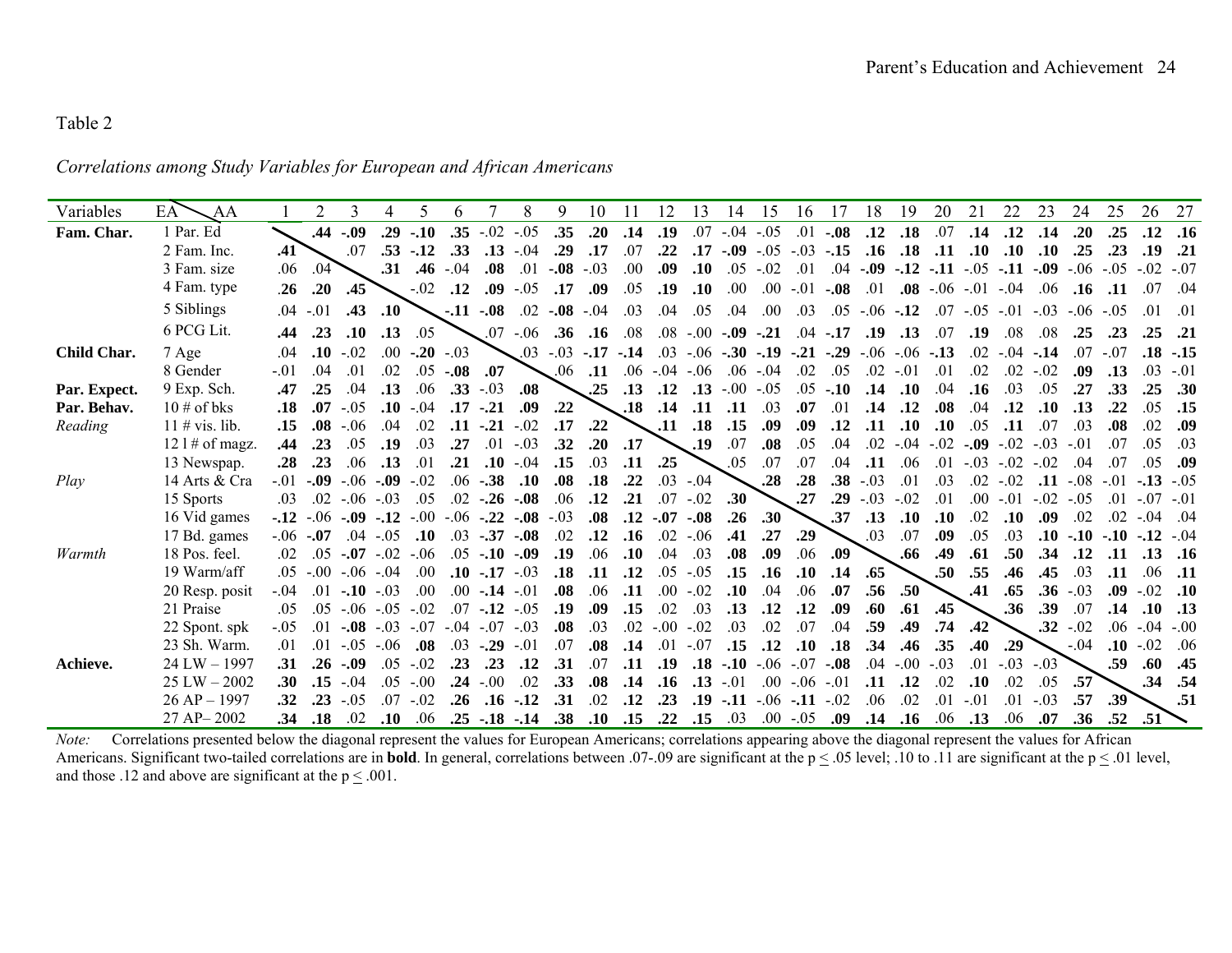# Table 3

# *Standardized Direct, Indirect, and Total Effects for All Variables in the Model by Race*

|                         |                          |        | European American |          |        | <b>African American</b> |          |  |  |  |  |  |  |
|-------------------------|--------------------------|--------|-------------------|----------|--------|-------------------------|----------|--|--|--|--|--|--|
|                         |                          | Total  | Direct            | Indirect | Total  | Direct                  | Indirect |  |  |  |  |  |  |
| Predictor               | Dependent Variable       | Effect | Effect            | Effect   | Effect | Effect                  | Effect   |  |  |  |  |  |  |
| <b>Parent Education</b> | Parental Expectation     | .30    | $.30***$          | $- -$    | .19    | $.19***$                | $-$      |  |  |  |  |  |  |
|                         | <b>Reading Resources</b> | .46    | $.40***$          | .06      | .25    | $.19***$                | .06      |  |  |  |  |  |  |
|                         | Parent-Child Play        | .01    | $-.03$            | .04      | .01    | .01                     | .00.     |  |  |  |  |  |  |
|                         | Warmth                   | $-.03$ | $-.10*$           | .07      | .07    | .06                     | .01      |  |  |  |  |  |  |
|                         | Achievement 2002         | .13    | .09               | .04      | .07    | $-.03$                  | .10      |  |  |  |  |  |  |
| Income                  | Parental Expectation     | .03    | .03               | $- -$    | .07    | .07                     | $- -$    |  |  |  |  |  |  |
|                         | <b>Reading Resources</b> | .09    | .08               | .01      | .29    | $.27***$                | .02      |  |  |  |  |  |  |
|                         | Parent-Child Play        | $-.01$ | $-.01$            | .00      | $-.07$ | $-.07$                  | .00      |  |  |  |  |  |  |
|                         | Warmth                   | .05    | .04               | .01      | .18    | $.18***$                | .00      |  |  |  |  |  |  |
|                         | Achievement 2002         | $-.09$ | $-.09*$           | .00      | .09    | $-.04$                  | .13      |  |  |  |  |  |  |
| <b>Family Size</b>      | Parental Expectation     | .02    | .02               | --       | $-.05$ | $-.05$                  | $-$      |  |  |  |  |  |  |
|                         | <b>Reading Resources</b> | $-.07$ | $-.08$            | .01      | .08    | .10                     | $-.02$   |  |  |  |  |  |  |
|                         | Parent-Child Play        | $-.02$ | $-.03$            | .01      | .07    | .07                     | .00      |  |  |  |  |  |  |
|                         | Warmth                   | $-.07$ | $-.08$            | .01      | $-.12$ | $-.12$ <sup>*</sup>     | $-0.00$  |  |  |  |  |  |  |
|                         | Achievement 2002         | .06    | .07               | $-.01$   | .02    | .01                     | .01      |  |  |  |  |  |  |
| Family Type             | Parental Expectation     | $-.01$ | $-.01$            | $-$      | .06    | .06                     | $-$      |  |  |  |  |  |  |
|                         | <b>Reading Resources</b> | .16    | $.16***$          | $-.00$   | .06    | .04                     | .02      |  |  |  |  |  |  |
|                         | Parent-Child Play        | $-.11$ | $-.11$            | $-.00$   | .02    | .02                     | .00      |  |  |  |  |  |  |
|                         | Warmth                   | $-.03$ | $-.03$            | $-.00$   | $-.07$ | $-.07$                  | .00      |  |  |  |  |  |  |
|                         | Achievement 2002         | $-.02$ | $-.00$            | $-.02$   | $-.06$ | $-.08$                  | .02      |  |  |  |  |  |  |
| Siblings                | Parental Expectation     | .02    | .02               | $-$      | $-.01$ | $-.01$                  |          |  |  |  |  |  |  |
|                         | <b>Reading Resources</b> | $-.01$ | $-.02$            | .01      | .03    | .03                     | $-0.00$  |  |  |  |  |  |  |
|                         | Parent-Child Play        | $-.04$ | $-.04$            | .00      | $-.03$ | $-.03$                  | .00      |  |  |  |  |  |  |
|                         | Warmth                   | $-.03$ | $-.04$            | .01      | .02    | .02                     | .00      |  |  |  |  |  |  |
|                         | Achievement 2002         | $-.01$ | .00               | $-.01$   | .01    | $-.00$                  | .01      |  |  |  |  |  |  |

*Table 3 continued*

*Table 3 continued*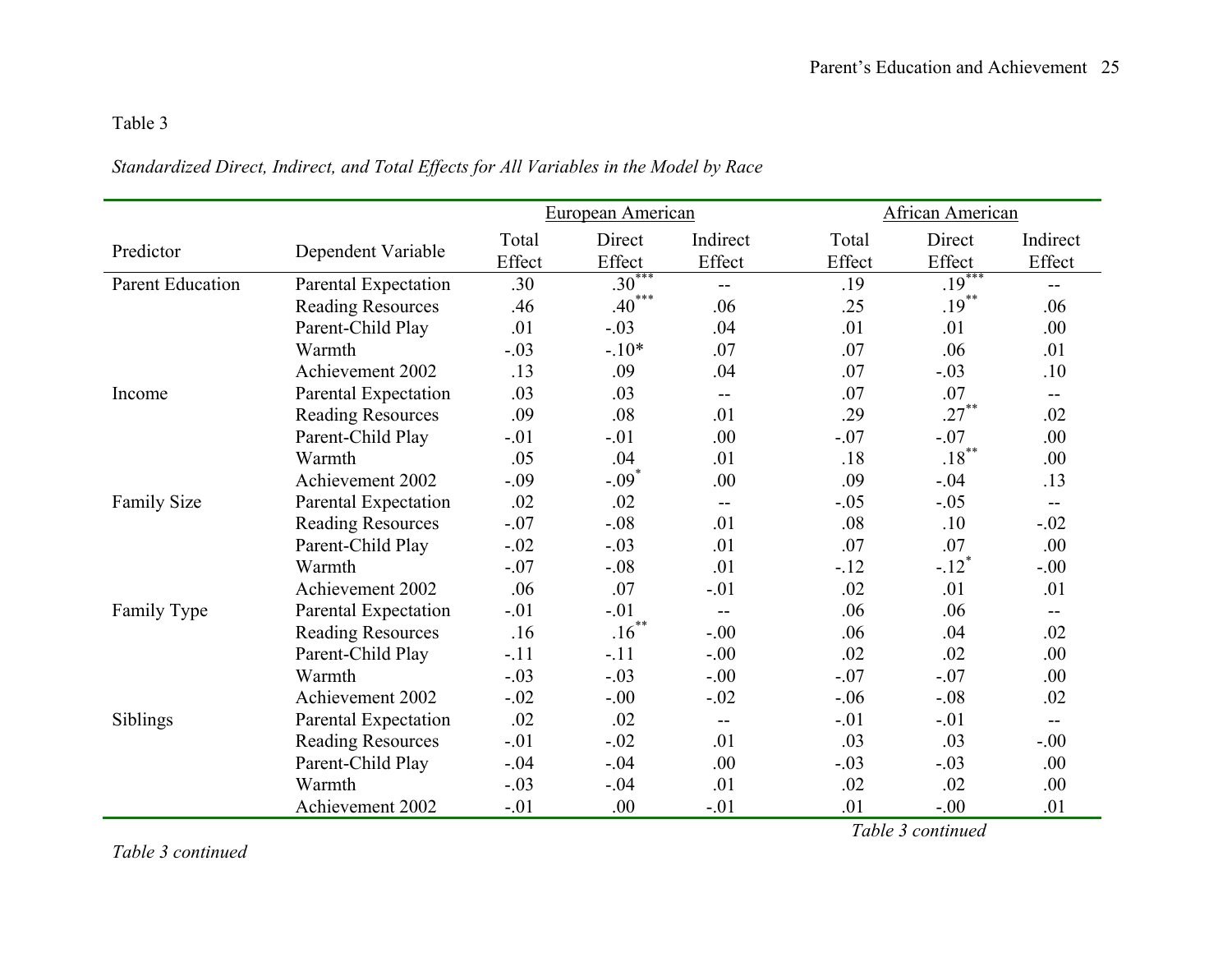|                          |                          |        | European American        |          |        | African American                              |              |  |  |  |  |  |
|--------------------------|--------------------------|--------|--------------------------|----------|--------|-----------------------------------------------|--------------|--|--|--|--|--|
|                          |                          | Total  | Direct                   | Indirect | Total  | Direct                                        | Indirect     |  |  |  |  |  |
| Predictor                | Dependent Variable       | Effect | Effect                   | Effect   | Effect | Effect                                        | Effect       |  |  |  |  |  |
| Caregiver Literacy       | Parental Expectation     | .12    | $.12***$                 | $-$      | .21    | ***<br>.21                                    | $-$          |  |  |  |  |  |
|                          | <b>Reading Resources</b> | .16    | $.14***$                 | .02      | .08    | .01                                           | .07          |  |  |  |  |  |
|                          | Parent-Child Play        | .07    | .06                      | .01      | $-12$  | $-.12$ <sup>*</sup>                           | .00          |  |  |  |  |  |
|                          | Warmth                   | .05    | .02                      | .03      | .12    | $.12$ <sup>*</sup>                            | .00          |  |  |  |  |  |
|                          | Achievement 2002         | .01    | $-.03$                   | .04      | $-.01$ | $-.06$                                        | .05          |  |  |  |  |  |
| Age                      | Parental Expectation     | $-.08$ | $-.08*$                  | $-$      | $-.07$ | $-.07$                                        | $\mathbf{u}$ |  |  |  |  |  |
|                          | <b>Reading Resources</b> | $-16$  | $-.14$                   | $-.02$   | $-.37$ | $-.35***$                                     | $-.02$       |  |  |  |  |  |
|                          | Parent-Child Play        | $-.59$ | $-.58$ ***               | $-.01$   | $-44$  | $-.44$ <sup>*</sup>                           | $-.00$       |  |  |  |  |  |
|                          | Warmth                   | $-.19$ | $-17$                    | $-.02$   | $-.10$ | $-.10^{\degree}$                              | $-0.00$      |  |  |  |  |  |
|                          | <b>Achievement 2002</b>  | $-14$  | $\overline{\phantom{m}}$ | $-14$    | $-14$  | $\mathord{\hspace{1pt}\text{--}\hspace{1pt}}$ | $-14$        |  |  |  |  |  |
| Gender                   | Parental Expectation     | .10    | $.10^{**}$               | $- -$    | .07    | $.07*$                                        | $- -$        |  |  |  |  |  |
|                          | <b>Reading Resources</b> | .01    | $-.01$                   | .02      | .14    | .12                                           | .02          |  |  |  |  |  |
|                          | Parent-Child Play        | .02    | .01                      | .01      | .06    | .06                                           | .00          |  |  |  |  |  |
|                          | Warmth                   | $-.04$ | $-.06$                   | .02      | .03    | .03                                           | .00          |  |  |  |  |  |
|                          | Achievement 2002         | $-.08$ | $-.09$ <sup>*</sup>      | .01      | .02    | $-.04$                                        | .06          |  |  |  |  |  |
| Achievement 1997         | Parental Expectation     | .25    | $.25***$                 | $-$      | .18    | $.18***$                                      | $-$          |  |  |  |  |  |
|                          | <b>Reading Resources</b> | .16    | .11                      | .05      | .01    | $-.05$                                        | .06          |  |  |  |  |  |
|                          | Parent-Child Play        | $-12$  | $-15$ **                 | .03      | $-.07$ | $-.07$                                        | .00          |  |  |  |  |  |
|                          | Warmth                   | .04    | $-.02$                   | .06      | $-.03$ | $-.03$                                        | .00          |  |  |  |  |  |
|                          | Achievement 2002         | .84    | $.83***$                 | .01      | .81    | $.80***$                                      | .01          |  |  |  |  |  |
| Parental Expectations    | <b>Reading Resources</b> | .20    | $.20***$                 | $-$      | .32    | $.32***$                                      | --           |  |  |  |  |  |
|                          | Parent-Child Play        | .12    | $.12***$                 | $-$      | .01    | .01                                           | --           |  |  |  |  |  |
|                          | Warmth                   | .23    | $.23***$                 | $- -$    | .02    | .02                                           | --           |  |  |  |  |  |
|                          | Achievement 2002         | .15    | $.10*$                   | .05      | .16    | .04                                           | .12          |  |  |  |  |  |
| <b>Reading Resources</b> | Achievement 2002         | .03    | .03                      | $-$      | .38    | $.38***$                                      | --           |  |  |  |  |  |
| Parent-Child Play        | Achievement 2002         | .19    | $.19***$                 | --       | $-.01$ | $-.01$                                        | --           |  |  |  |  |  |
| Warmth                   | Achievement 2002         | .09    | $.09*$                   | --       | .10    | $.10*$                                        | --           |  |  |  |  |  |

Note: Significance tests are only reported for direct effects: \*  $p < .05$ ; \*\*  $p < .01$ ; \*\*\*  $p < .001$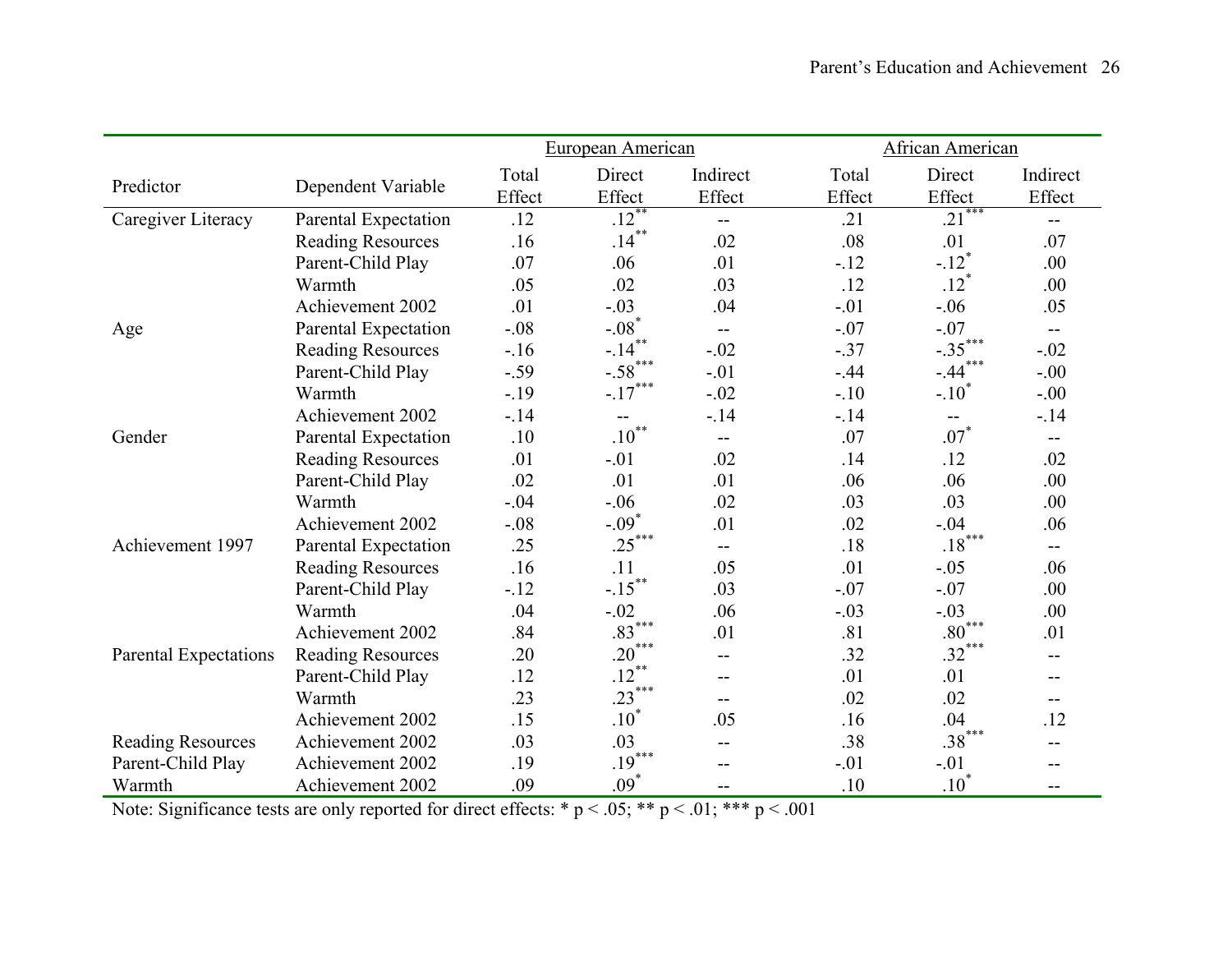Figure Captions

*Figure 1*. Analyses Model

*Figure 2.* Parental Influence on Achievement-European Americans*.* Model fit statistics: χ 2 = 1124.69, df = 247*;* χ 2 /*df* = 4.55, CFI = .99, RMSEA = .07 *\** p <.05*; \*\**p < .01*; \*\*\**p < .001

*Figure 3.* Parental Influence on Achievement-African Americans. Model fit statistics: χ 2 = 742.04, df = 247*;* χ 2 /*df* = 3.00, CFI = .99, RMSEA = .05 *\** p < .05*; \*\**p < .01*; \*\*\**p < .001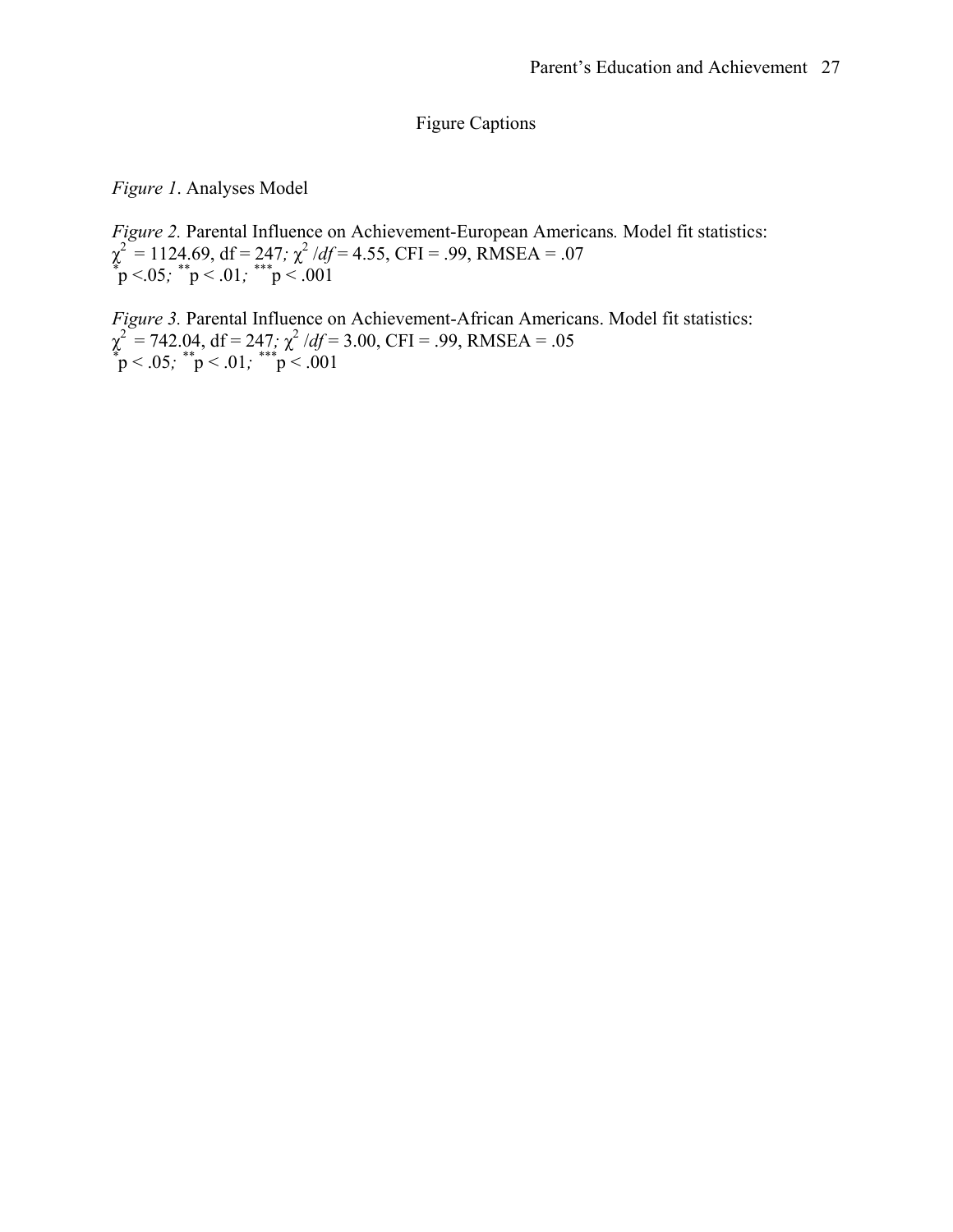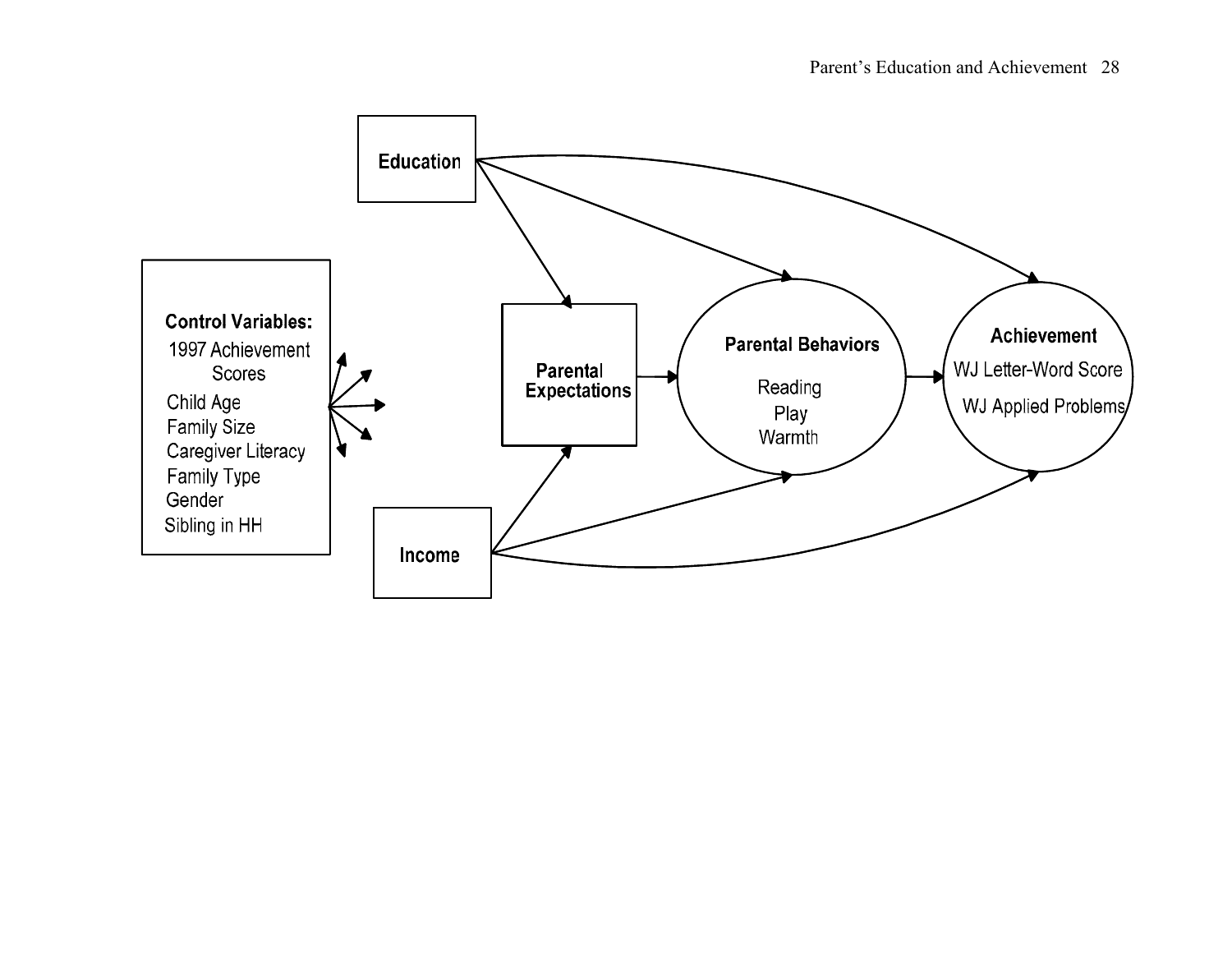